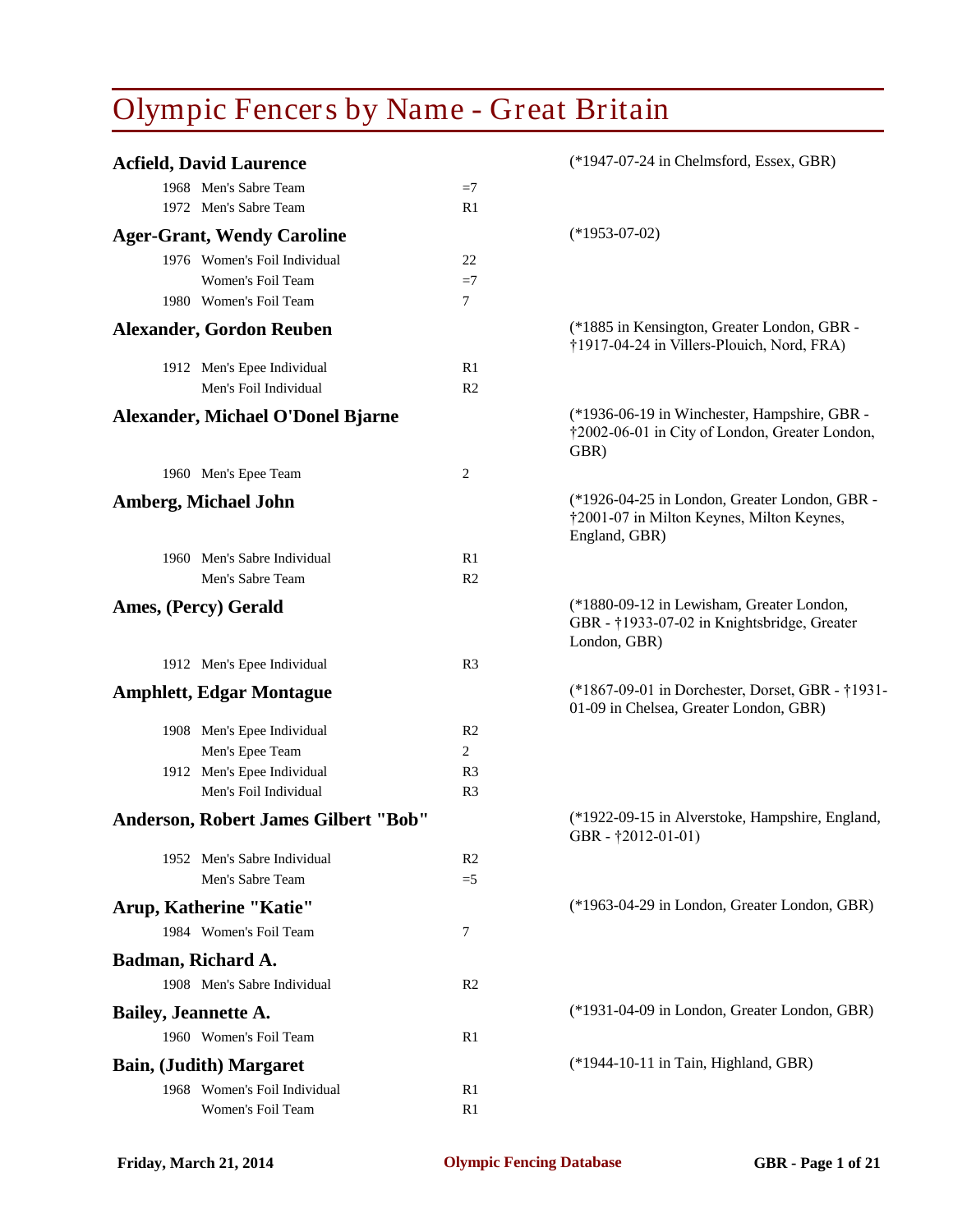|                         | <b>Bartlett, (Henry) David Hardington</b>        |                | (*1912-03-18 in Marylebone, Greater London,<br>GBR - †1989-09-13 in Bury St. Edmunds, Suffolk,<br>GBR) |
|-------------------------|--------------------------------------------------|----------------|--------------------------------------------------------------------------------------------------------|
|                         | 1936 Men's Foil Individual                       | R1             |                                                                                                        |
|                         | Men's Foil Team                                  | R <sub>2</sub> |                                                                                                        |
|                         | <b>Bartlett, Anthony William "Tony"</b>          |                | (*1955-08-14 in London, Greater London, GBR)                                                           |
|                         | 1988 Men's Foil Team                             | 10             |                                                                                                        |
|                         | 1992 Men's Foil Team                             | 9              |                                                                                                        |
|                         | <b>Beatley, William Maurice</b>                  |                | (*1923-11-11 - †2005-07-22 in Kensington,<br>Greater London, GBR)                                      |
|                         | 1952 Men's Sabre Individual                      | R <sub>2</sub> |                                                                                                        |
|                         | Men's Sabre Team                                 | $=5$           |                                                                                                        |
|                         | <b>Beddard, Terence Elliott "Terry"</b>          |                | (*1901-10-30 - †1966-08-21 in Ealing, Greater<br>London, GBR)                                          |
|                         | 1936 Men's Epee Team                             | R <sub>2</sub> |                                                                                                        |
|                         | 1948 Men's Epee Team                             | R <sub>2</sub> |                                                                                                        |
|                         | <b>Beevers, James Alexander</b>                  |                | (*1979-01-31 in Southend-on-Sea, GBR)                                                                  |
|                         | 2000 Men's Foil Individual                       | 28             |                                                                                                        |
| <b>Beevers, Martin</b>  |                                                  |                | $(*1946-06-11)$                                                                                        |
|                         | 1976 Men's Epee Team                             | $=9$           |                                                                                                        |
|                         | <b>Bell, Nicholas Julian "Nick"</b>              |                | (*1950-09-05 in Guildford, Surrey, GBR)                                                                |
|                         | 1976 Men's Foil Team                             | 6              |                                                                                                        |
|                         | 1984 Men's Foil Individual                       | 31             |                                                                                                        |
|                         | Men's Foil Team                                  | 6              |                                                                                                        |
|                         | <b>Belson, Timothy E. "Tim"</b>                  |                | (*1951-04-25 in Weston-super-Mare, North<br>Somerset, GBR)                                             |
|                         | 1976 Men's Epee Individual                       | 39             |                                                                                                        |
|                         | Men's Epee Team                                  | $=9$           |                                                                                                        |
| <b>Bentley, Anna</b>    |                                                  |                | (*1981-01-28 in Aberdeen, Aberdeen City, GBR)                                                          |
|                         | 2012 Women's Foil Individual                     | 38             |                                                                                                        |
|                         | Women's Foil Team                                | $\mathbf{R}$   |                                                                                                        |
| <b>Clouston "Poppy"</b> | Bewley-Cathie-Wardell-Yerburgh (-Cooksey), Janet |                | (*1940-02-15 in Gomshall, Surrey, GBR)                                                                 |
|                         | 1964 Women's Foil Individual                     | R1             |                                                                                                        |
|                         | Women's Foil Team                                | R1             |                                                                                                        |
|                         | 1968 Women's Foil Individual                     | R <sub>2</sub> |                                                                                                        |
|                         | Women's Foil Team                                | R1             |                                                                                                        |
|                         | 1972 Women's Foil Individual                     | R1             |                                                                                                        |
|                         | Women's Foil Team                                | R1             |                                                                                                        |
|                         | <b>Biscoe, Charles Henry</b>                     |                | (*1875 in Frankfurt am Main, Hessen, GER -<br>†1948-12-22 in Cirencester, Gloucestershire,<br>GBR)     |
|                         | 1924 Men's Epee Individual                       | R <sub>3</sub> |                                                                                                        |
|                         | Men's Epee Team                                  | R <sub>2</sub> |                                                                                                        |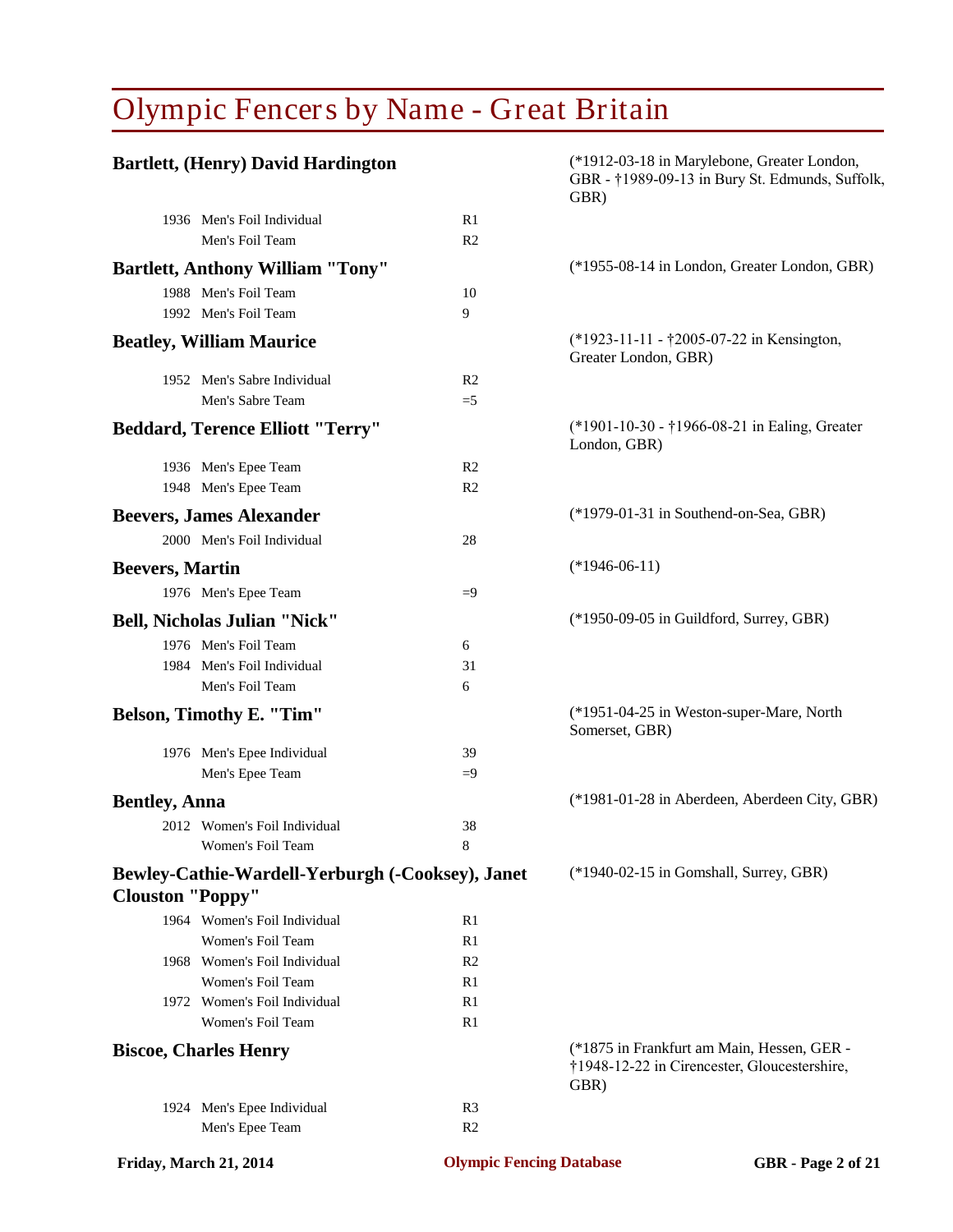|                      | 1928 Men's Epee Individual              | R <sub>2</sub> |                                                                                                         |
|----------------------|-----------------------------------------|----------------|---------------------------------------------------------------------------------------------------------|
|                      | Men's Epee Team                         | R1             |                                                                                                         |
|                      | <b>Blake, John Percy "Jack"</b>         |                | (*1874-11-13 in Shoreditch, Greater London,<br>GBR - †1950-12-19 in Kensington, Greater<br>London, GBR) |
|                      | 1908 Men's Epee Individual              | R1             |                                                                                                         |
|                      | 1912 Men's Epee Individual              | R1             |                                                                                                         |
|                      | 1920 Men's Epee Individual              | R1             |                                                                                                         |
|                      | Men's Epee Team                         | $=7$           |                                                                                                         |
|                      | <b>Bond-Williams, Louise Frances V.</b> |                | (*1982-05-14 in Ebrington, Chipping Camden,<br>Gloucestershire, GBR)                                    |
|                      | 2004 Women's Sabre Individual           | 16             |                                                                                                         |
|                      | 2012 Women's Sabre Individual           | 29             |                                                                                                         |
|                      | <b>Bourne, Edward Owen "Teddy"</b>      |                | (*1948-09-30 in Romford, Greater London, GBR)                                                           |
|                      | 1968 Men's Epee Team                    | $=7$           |                                                                                                         |
|                      | 1972 Men's Epee Individual              | R <sub>2</sub> |                                                                                                         |
|                      | Men's Epee Team                         | R1             |                                                                                                         |
|                      | 1976 Men's Epee Individual              | 28             |                                                                                                         |
|                      | Men's Epee Team                         | $=9$           |                                                                                                         |
|                      | <b>Bowden, Josiah Frederick Dollin</b>  |                | (*1858 in Bridport, Dorset, GBR - †1936-12-25 in<br>Les Mureaux, Yvelines, FRA)                         |
|                      | 1900 Men's Epee Individual              | R <sub>2</sub> |                                                                                                         |
|                      | <b>Bracewell, Julia Helen</b>           |                | (*1964-04-26 in Rochford, Essex, GBR)                                                                   |
|                      | 1992 Women's Foil Individual            | 41             |                                                                                                         |
|                      | Women's Foil Team                       | 11             |                                                                                                         |
| <b>Brannon</b> , Ann |                                         |                | (*1958-10-10 in London, Greater London, GBR)                                                            |
|                      | 1980 Women's Foil Individual            | 18             |                                                                                                         |
|                      | Women's Foil Team                       | 7              |                                                                                                         |
|                      | 1984 Women's Foil Team                  | 7              |                                                                                                         |
|                      | 1988 Women's Foil Team                  | 11             |                                                                                                         |
|                      | <b>Breckin, John Michael "Mike"</b>     |                | (*1946-05-16 in Beckenham, Greater London,<br>GBR)                                                      |
|                      | 1968 Men's Foil Individual              | $=25$          |                                                                                                         |
|                      | Men's Foil Team                         | R <sub>2</sub> |                                                                                                         |
|                      | 1972 Men's Foil Individual              | R <sub>2</sub> |                                                                                                         |
|                      | Men's Foil Team                         | R1             |                                                                                                         |
|                      | <b>Brook, Ralph Ellis "Robin"</b>       |                | (*1908-06-19 in Southwark, Greater London,<br>GBR - †1998-10 in Westminster, Greater London,<br>GBR)    |
|                      | 1936 Men's Sabre Individual             | R <sub>2</sub> |                                                                                                         |
|                      | Men's Sabre Team                        | R <sub>2</sub> |                                                                                                         |
|                      | 1948 Men's Sabre Individual             | R <sub>2</sub> |                                                                                                         |
|                      | Men's Sabre Team                        | R <sub>2</sub> |                                                                                                         |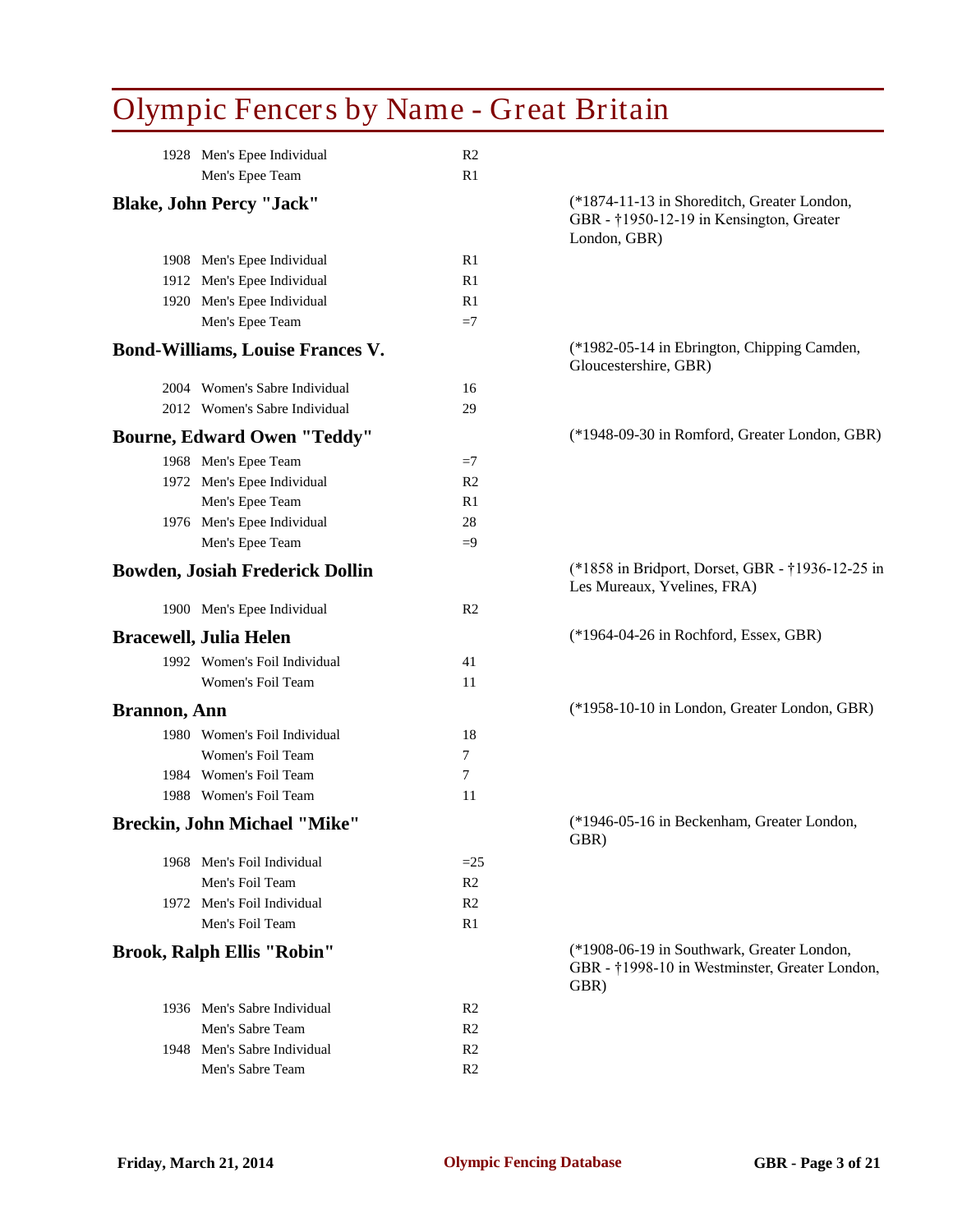| <b>Brookfield, Edward Williams Hamilton</b> |                | (*1880 - †1965-02-08 in Chelsea, Greater London,<br>GBR)                                              |
|---------------------------------------------|----------------|-------------------------------------------------------------------------------------------------------|
| 1908 Men's Sabre Individual                 | R1             |                                                                                                       |
| 1912 Men's Sabre Individual                 | R <sub>2</sub> |                                                                                                       |
| Men's Sabre Team                            | $=7$           |                                                                                                       |
| 1924 Men's Sabre Team                       | R1             |                                                                                                       |
| 1928 Men's Sabre Individual                 | R <sub>2</sub> |                                                                                                       |
| Men's Sabre Team                            | R1             |                                                                                                       |
| <b>Bruniges, Robert John "Rob"</b>          |                | (*1956-08-03 in London, Greater London, GBR)                                                          |
| 1976 Men's Foil Individual                  | 23             |                                                                                                       |
| Men's Foil Team                             | 6              |                                                                                                       |
| 1980 Men's Epee Team                        | 7              |                                                                                                       |
| Men's Foil Individual                       | 19             |                                                                                                       |
| Men's Foil Team                             | 8              |                                                                                                       |
| 1984 Men's Foil Team                        | 6              |                                                                                                       |
| <b>Buller, Patricia Moray</b>               |                | (*1929-06-13 in Horsham, West Sussex, England,<br>GBR)                                                |
| 1952 Women's Foil Individual                | R2             |                                                                                                       |
| <b>Burt, George Mowlem</b>                  |                | (*1884-01-10 in Westminster, Greater London,<br>GBR - †1964-09-01 in Blindley Heath, Surrey,<br>GBR)  |
| 1920 Men's Epee Individual                  | R1             |                                                                                                       |
| Men's Epee Team                             | $=7$           |                                                                                                       |
| <b>Butler, Maude Margaret "Peggy"</b>       |                | (*1898 in London, Greater London, GBR)                                                                |
| 1928 Women's Foil Individual                | R <sub>2</sub> |                                                                                                       |
| 1932 Women's Foil Individual                | 10             |                                                                                                       |
| <b>Butterworth, Harry Robert</b>            |                | (*1868 in Dunedin, NZL - †1954-11-30 in<br>Dunedin, NZL)                                              |
| 1912 Men's Sabre Individual                 | R <sub>2</sub> |                                                                                                       |
| Men's Sabre Team                            | $=7$           |                                                                                                       |
| <b>Campbell, Ronald Bruce</b>               |                | (*1878-09-14 in Chennai, Tamil Nadu, IND -<br>†1963-03-07 in Perth, Perth and Kinross, AUS)           |
| 1920 Men's Epee Individual                  | R1             |                                                                                                       |
| Men's Sabre Individual                      | R1             |                                                                                                       |
| Men's Sabre Team                            | 7              |                                                                                                       |
| <b>Campbell-Gray, Ian Douglas</b>           |                | (*1901-07-14 in London, Greater London, GBR -<br>$\uparrow$ 1946-10-02)                               |
| 1936 Men's Epee Individual                  | 8              |                                                                                                       |
| Men's Epee Team                             | R <sub>2</sub> |                                                                                                       |
|                                             |                |                                                                                                       |
| Carnegy-Arbuthnott, Elizabeth "Betty"       |                | (*1906-02-04 in Kensington, Greater London,<br>GBR - †1985-01-24 in Richmond, Greater<br>London, GBR) |
| 1936 Women's Foil Individual                | R <sub>1</sub> |                                                                                                       |
| 1948 Women's Foil Individual                | R <sub>1</sub> |                                                                                                       |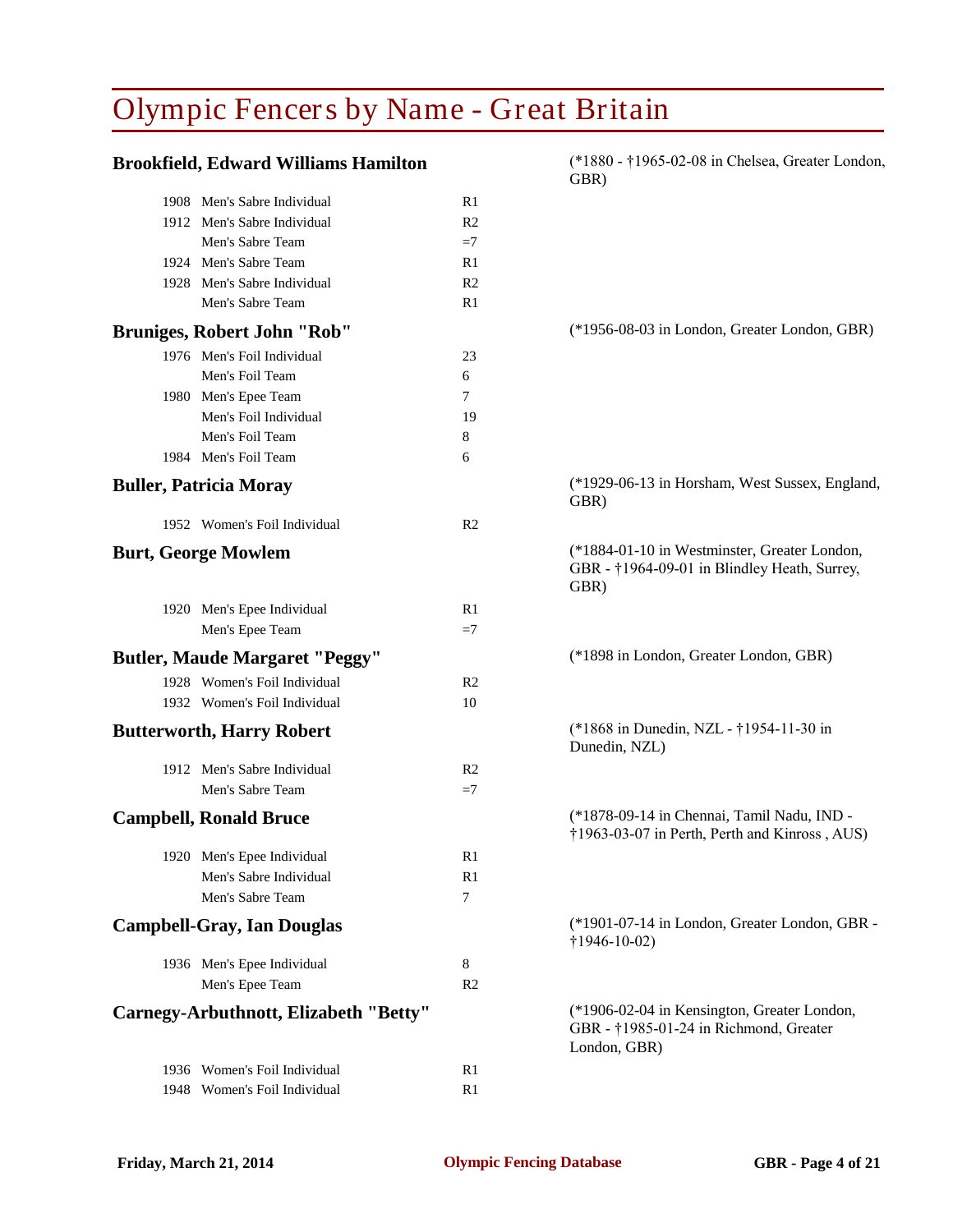|                           | <b>Cawthorne (-Philbin), Hilary Fredericke</b> |                | (*1951-12-31 in Islington, Greater London, GBR)                                                                                 |
|---------------------------|------------------------------------------------|----------------|---------------------------------------------------------------------------------------------------------------------------------|
|                           | 1976 Women's Foil Team                         | $=7$           |                                                                                                                                 |
|                           | 1980 Women's Foil Team                         | 7              |                                                                                                                                 |
| <b>Cawthorne, Derrick</b> |                                                |                | (*1931-04-24 in St. Pancras, Greater London,<br>England, GBR)                                                                   |
|                           | 1964 Men's Foil Team                           | R1             |                                                                                                                                 |
|                           |                                                |                |                                                                                                                                 |
| <b>Chalke, Anthony P.</b> |                                                |                |                                                                                                                                 |
|                           | 1908 Men's Sabre Individual                    | R1             |                                                                                                                                 |
| <b>Chalmers</b> , Ralph   |                                                |                | (*1891-01-13 in Primrose Hill, Greater London,<br>GBR - †1915-05-08 in Ieper, West-Vlaanderen,<br>BEL)                          |
|                           | 1908 Men's Epee Individual                     | R <sub>1</sub> |                                                                                                                                 |
|                           | <b>Childs, Albert Sawston "Bertie"</b>         |                | (*1894-10-20 - †1960 in Thornbury, South<br>Gloucestershire, GBR)                                                               |
|                           | 1928 Men's Epee Individual                     | R <sub>2</sub> |                                                                                                                                 |
|                           | Men's Epee Team                                | R1             |                                                                                                                                 |
|                           | 1936 Men's Epee Team                           | R <sub>2</sub> |                                                                                                                                 |
|                           | <b>Cohen, Richard Anthony</b>                  |                | (*1947-05-09 in Birmingham, West Midlands,<br>GBR)                                                                              |
|                           | 1972 Men's Sabre Individual                    | R1             |                                                                                                                                 |
|                           | Men's Sabre Team                               | R1             |                                                                                                                                 |
|                           | 1976 Men's Sabre Individual                    | 27             |                                                                                                                                 |
|                           | Men's Sabre Team                               | $=9$           |                                                                                                                                 |
|                           | 1984 Men's Sabre Individual                    | 21             |                                                                                                                                 |
|                           | Men's Sabre Team                               | $=7$           |                                                                                                                                 |
|                           | Cooke, Harold "Harry"                          |                | $(*1907-05-29 - *1986)$                                                                                                         |
|                           | 1948 Men's Foil Team                           | $=5$           |                                                                                                                                 |
|                           | 1952 Men's Foil Team                           | R <sub>2</sub> |                                                                                                                                 |
|                           | Cooperman, (Arnold) Ralph                      |                | (*1927-11-16 in Stoke Newington, North London,<br>Greater London, England, GBR - †2009-03-22 in<br>London, Greater London, GBR) |
|                           | 1956 Men's Foil Team                           | R <sub>2</sub> |                                                                                                                                 |
|                           | Men's Sabre Individual                         | R <sub>2</sub> |                                                                                                                                 |
|                           | Men's Sabre Team                               | R1             |                                                                                                                                 |
|                           | 1960 Men's Foil Individual                     | R <sub>2</sub> |                                                                                                                                 |
|                           | Men's Foil Team                                | R <sub>3</sub> |                                                                                                                                 |
|                           | Men's Sabre Individual                         | R1             |                                                                                                                                 |
|                           | Men's Sabre Team                               | R <sub>2</sub> |                                                                                                                                 |
|                           | 1964 Men's Foil Team                           | R1             |                                                                                                                                 |
|                           | Men's Sabre Individual                         | R <sub>2</sub> |                                                                                                                                 |
|                           | Men's Sabre Team                               | R1             |                                                                                                                                 |
|                           | <b>Corble, Archibald Harrison "Archie"</b>     |                | (*1883-05-26 in Waltham Abbey, Essex, GBR -<br>†1944-01-22 in Wandsworth, GBR)                                                  |
|                           | 1912 Men's Sabre Individual                    | R1             |                                                                                                                                 |
|                           | Men's Sabre Team                               | $=7$           |                                                                                                                                 |
|                           |                                                |                |                                                                                                                                 |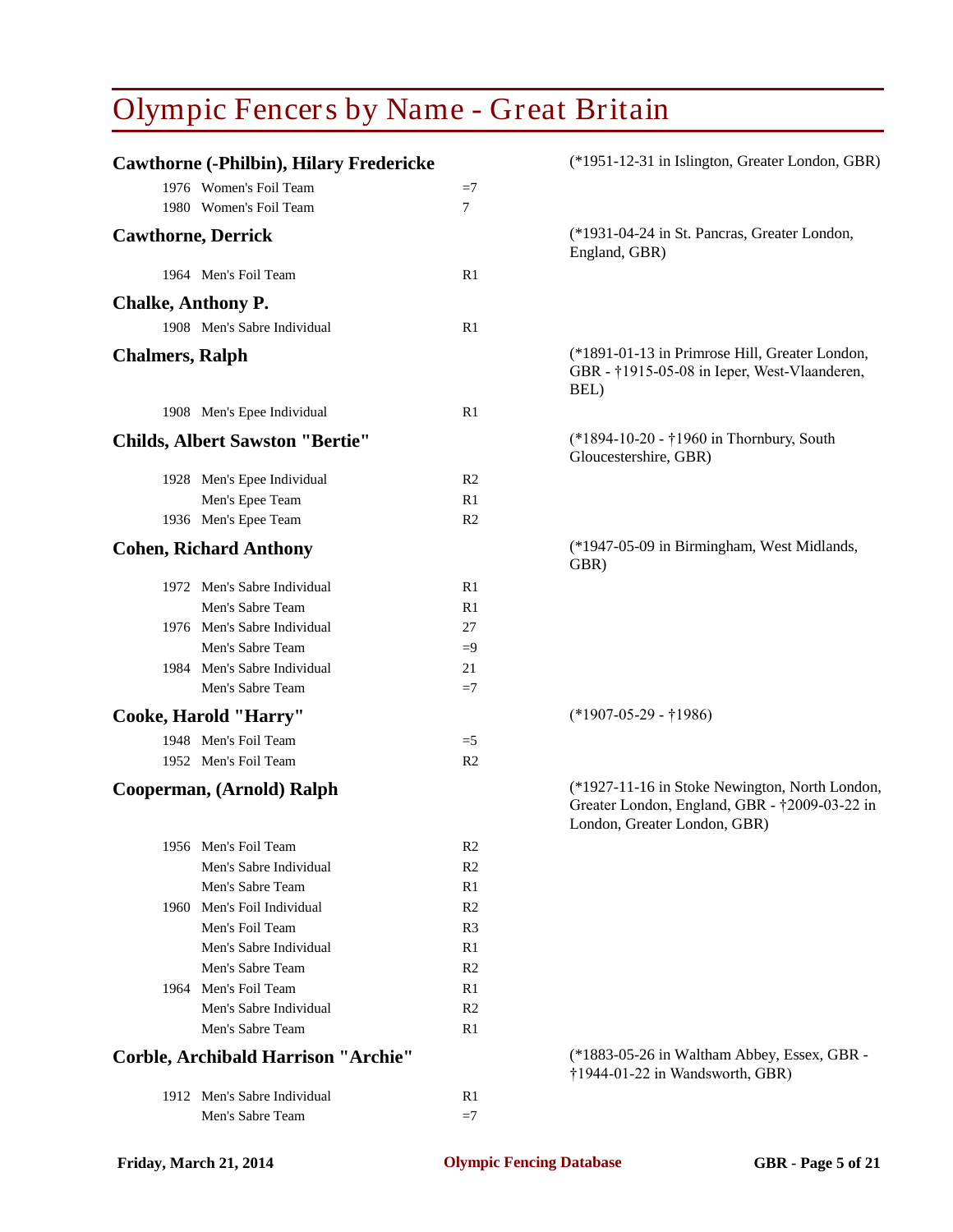| <b>Olympic Fencers by Name - Great Britain</b> |                |                                                                                                         |
|------------------------------------------------|----------------|---------------------------------------------------------------------------------------------------------|
| 1924 Men's Sabre Individual                    | R1             |                                                                                                         |
| Men's Sabre Team                               | R1             |                                                                                                         |
| 1928 Men's Sabre Team                          | R1             |                                                                                                         |
| Craig, (Archibald) David (Edmonstone)          |                | (*1887-03-24 in Walton-on-Thames, Surrey,<br>GBR - †1960-12-30 in Willesden, Greater<br>London, GBR)    |
| 1924 Men's Epee Team                           | R <sub>2</sub> |                                                                                                         |
| 1948 Men's Epee Team                           | R <sub>2</sub> |                                                                                                         |
| <b>Craig, Rodney</b>                           |                | (*1945-04-30 in Farnham Royal, Slough,<br>Buckinghamshire, GBR)                                         |
| 1968 Men's Sabre Individual                    | R <sub>2</sub> |                                                                                                         |
| Men's Sabre Team                               | $=7$           |                                                                                                         |
| 1972 Men's Sabre Team                          | R1             |                                                                                                         |
| <b>Crawshay, Richard Oakes</b>                 |                | (*1882-04-12 in Kensington, Greater London,<br>GBR - †1953-01-31)                                       |
| 1912 Men's Sabre Team                          | $=7$           |                                                                                                         |
| <b>Dalglish, Robin Campsie</b>                 |                | (*1880-12-03 in Dubbo, New South Wales, AUS -<br>†1934-12-18 in Woolverstone, Suffolk, England,<br>GBR) |
| 1920 Men's Epee Individual                     | R <sub>2</sub> |                                                                                                         |
| Men's Sabre Individual                         | 8              |                                                                                                         |
| Men's Sabre Team                               | 7              |                                                                                                         |
| 1924 Men's Sabre Individual                    | R <sub>2</sub> |                                                                                                         |
| Men's Sabre Team                               | R1             |                                                                                                         |
| Daniell, (Cyrus) Leaf                          |                | (*1877 in Tooting, Greater London, GBR - †1913-<br>02-28 in Eddleston, Scottish Borders, GBR)           |
| 1908 Men's Epee Individual                     | R <sub>2</sub> |                                                                                                         |
| Men's Epee Team                                | 2              |                                                                                                         |
| <b>Daniell, Gladys</b>                         |                | (*1884-12 in Wandsworth, Greater London,<br>GBR - †1962-07-26 in Bournemouth,<br>Bournemouth, GBR)      |
| 1924 Women's Foil Individual                   | R <sub>2</sub> |                                                                                                         |
| 1928 Women's Foil Individual                   | 5              |                                                                                                         |
| Davids, Henry D.                               |                |                                                                                                         |
| 1908 Men's Epee Individual                     | R <sub>2</sub> |                                                                                                         |
| Davies (Berry-), Eva Nancy "Eve"               |                | (*1924-12-25 in London, Greater London, GBR -<br>†2013-12-02 in Winchester, Hampshire, GBR)             |
| 1968 Women's Foil Team                         | R1             |                                                                                                         |
| <b>Davies, Gladys Muriel</b>                   |                | $(*1893)$                                                                                               |
| 1924 Women's Foil Individual                   | 2              |                                                                                                         |
|                                                |                | (*1991-07-03 in Edgware, Greater London, GBR)                                                           |
| Davis, James-Andrew                            |                |                                                                                                         |
| 2012 Men's Foil Individual<br>Men's Foil Team  | 23<br>6        |                                                                                                         |
|                                                |                |                                                                                                         |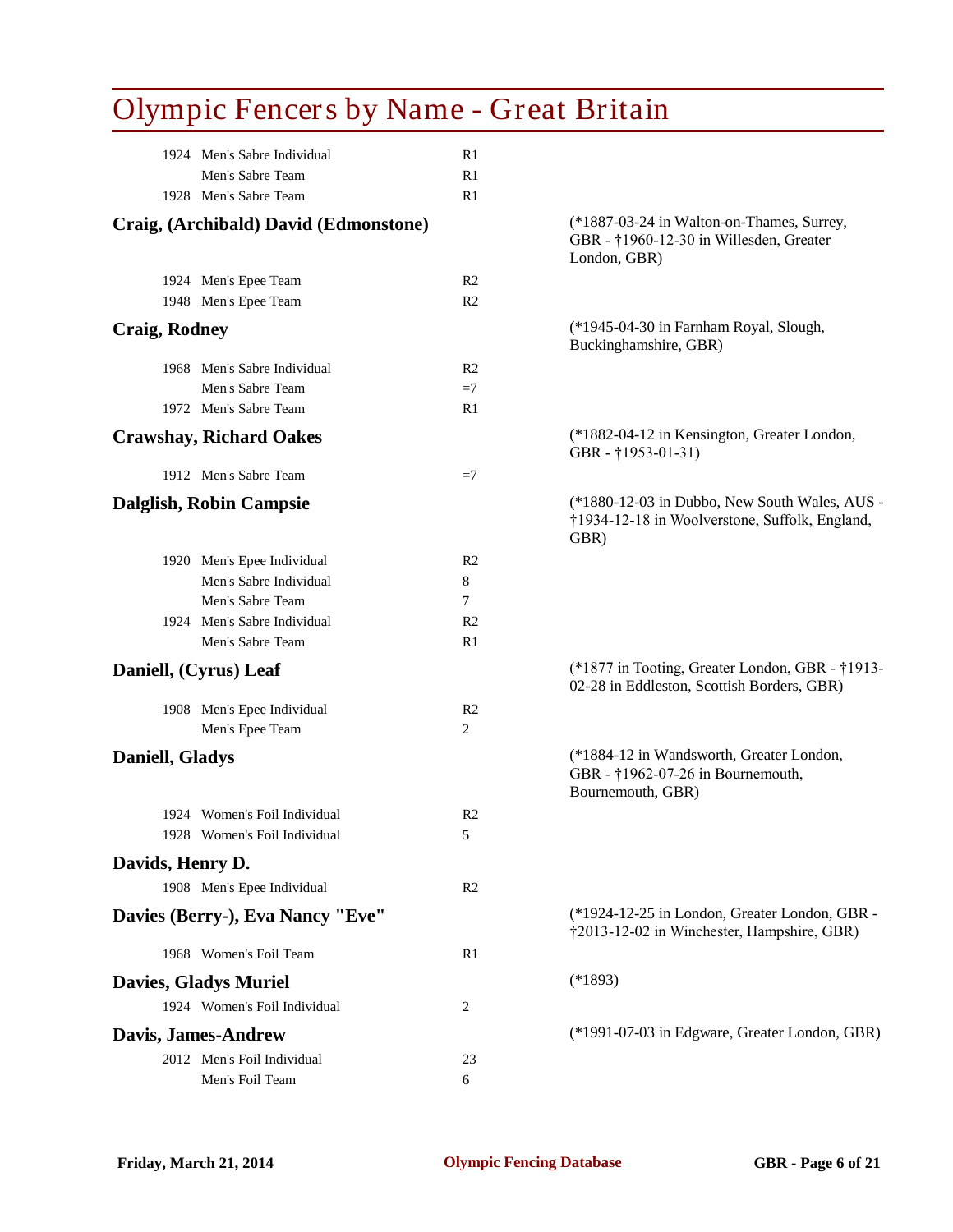|                        | Davis, Jonathan "Johnny"                  |                | (*1960-11-04 in Dungannon, Tyrone, GBR)                                                                 |
|------------------------|-------------------------------------------|----------------|---------------------------------------------------------------------------------------------------------|
|                        | 1988 Men's Foil Team                      | 10             |                                                                                                         |
|                        | 1992 Men's Foil Individual                | 19             |                                                                                                         |
|                        | Men's Foil Team                           | 9              |                                                                                                         |
| Davis, Julia Marion    |                                           |                | (*1941-02-25 in Cardiff, Cardiff, GBR)                                                                  |
|                        | 1968 Women's Foil Team                    | R1             |                                                                                                         |
|                        | Davson, Percival May                      |                | (*1877-09-30 in Demerara, Demerara-Mahaica,<br>GUY - †1959-12-05 in Paddington, Greater<br>London, GBR) |
|                        | 1908 Men's Epee Individual                | R1             |                                                                                                         |
|                        | 1912 Men's Epee Individual                | R1             |                                                                                                         |
|                        | Men's Epee Team                           | 2              |                                                                                                         |
|                        | Men's Foil Individual                     | R1             |                                                                                                         |
|                        | de Beaumont, Charles Louis Leopold Alfred |                | (*1902-05-05 in Liverpool, Merseyside, GBR -<br>†1972-07-07 in Knightsbridge, Greater London,<br>GBR)   |
|                        | 1936 Men's Epee Individual                | R1             |                                                                                                         |
|                        | Men's Epee Team                           | R <sub>2</sub> |                                                                                                         |
|                        | 1948 Men's Epee Individual                | R <sub>2</sub> |                                                                                                         |
|                        | Men's Epee Team                           | R <sub>2</sub> |                                                                                                         |
|                        | 1952 Men's Epee Team                      | R <sub>2</sub> |                                                                                                         |
| Deanfield, John Eric   |                                           |                | (*1952-04-28 in Marylebone, Greater London,<br>GBR)                                                     |
|                        | 1972 Men's Sabre Individual               | R <sub>2</sub> |                                                                                                         |
|                        | Men's Sabre Team                          | R1             |                                                                                                         |
|                        | 1976 Men's Sabre Individual               | 31             |                                                                                                         |
|                        | Men's Sabre Team                          | $=9$           |                                                                                                         |
|                        | Desborough, (William Henry Grenfell) Lord |                | (*1855-10-30 in London, Greater London, GBR -<br>†1945-01-09 in Panshanger, Hertfordshire, GBR)         |
|                        | 1906 Men's Epee Team                      | $\overline{2}$ |                                                                                                         |
| <b>Dexter, Douglas</b> |                                           |                | $(*1889)$                                                                                               |
|                        | 1936 Men's Epee Individual                | R <sub>1</sub> |                                                                                                         |
|                        | Men's Epee Team                           | R <sub>2</sub> |                                                                                                         |
|                        | Doyne, Philip Geoffrey                    |                | (*1886-10-31 in Oxford, Oxfordshire, GBR -<br>†1959-01-22 in Henley-on-Thames, Oxfordshire,<br>GBR)     |
|                        | 1920 Men's Foil Individual                | R1             |                                                                                                         |
|                        | Men's Foil Team                           | 5              |                                                                                                         |
|                        | 1924 Men's Foil Individual                | R <sub>2</sub> |                                                                                                         |
|                        | Men's Foil Team                           | R <sub>2</sub> |                                                                                                         |
| Drury, David D.        |                                           |                |                                                                                                         |
|                        | 1928 Men's Epee Team                      | R1             |                                                                                                         |
|                        | Duff-Gordon, Cosmo Edmund                 |                | (*1862-07-22 in London, Greater London, GBR -<br>†1931-04-20 in London, Greater London, GBR)            |
|                        | 1906 Men's Epee Team                      | $\overline{c}$ |                                                                                                         |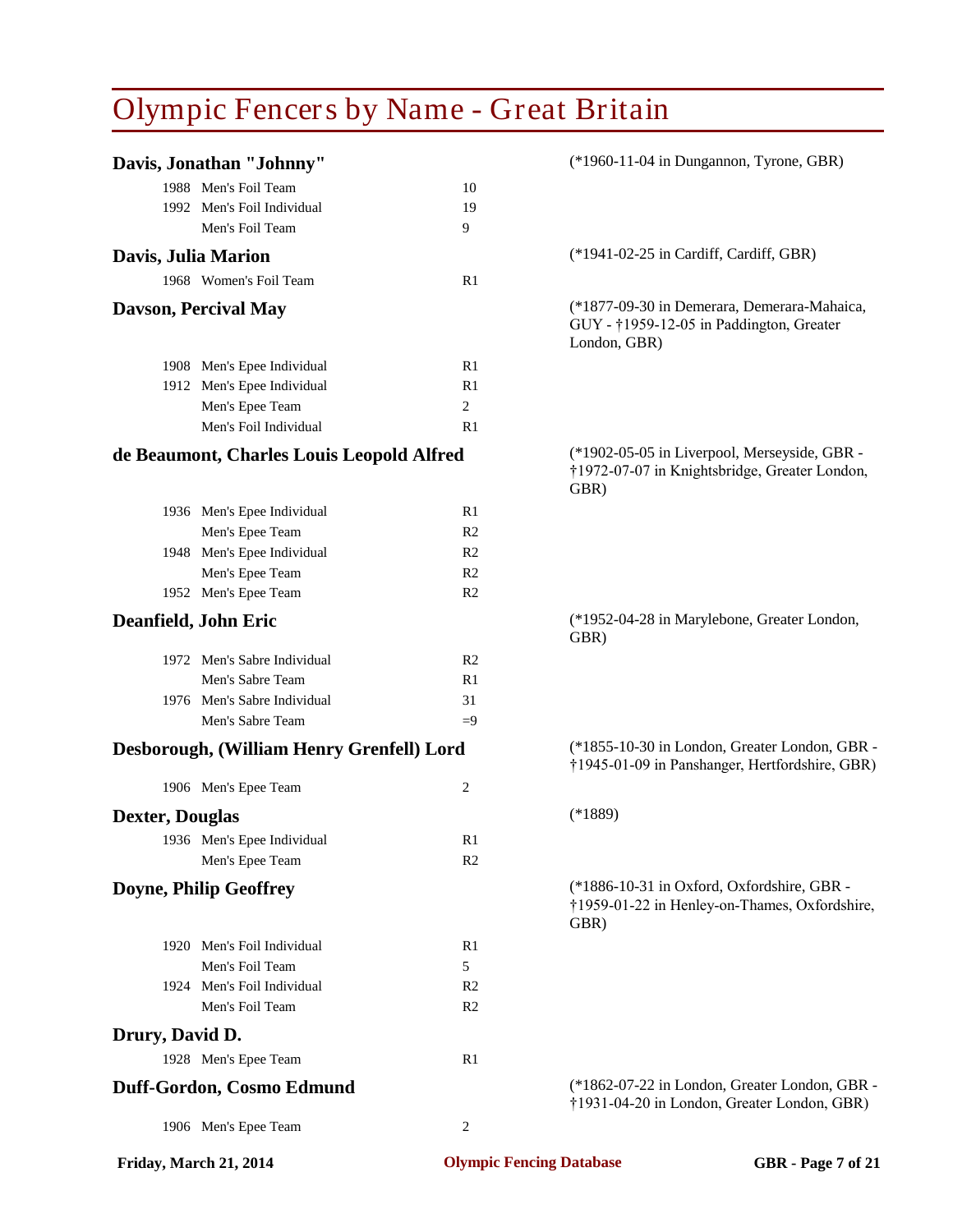| <b>Emanuel, Martina</b>                |                | (*1985-12-26 in Milano, Milano, ITA)                                                                   |
|----------------------------------------|----------------|--------------------------------------------------------------------------------------------------------|
| 2008 Women's Foil Individual           | 39             |                                                                                                        |
| 2012 Women's Foil Team                 | 8              |                                                                                                        |
| <b>Everitt, Arthur Francis Graham</b>  |                | (*1872-08-27 in Paddington, Greater London,<br>GBR - †1952-01-10 in Oxford, Oxfordshire, GBR)          |
| 1912 Men's Epee Individual             | R2             |                                                                                                        |
| Men's Epee Team                        | 2              |                                                                                                        |
| <b>Fagan, Arthur William</b>           |                | (*1890-12-10 in Chertsey, Surrey, GBR - †1977 in<br>Chelsea, Greater London, GBR)                      |
| 1912 Men's Foil Individual             | R <sub>2</sub> |                                                                                                        |
| <b>Ferguson, Amanda</b>                |                | (*1967-02-19 in Droylsden, Greater Manchester,<br>GBR)                                                 |
| 1992 Women's Foil Team                 | 11             |                                                                                                        |
| Fildes, (Frederic) Luke Val            |                | (*1879-06-13 in Kensington, Greater London,<br>GBR-†1970-04-22)                                        |
| 1908 Men's Epee Individual             | R <sub>1</sub> |                                                                                                        |
| <b>Fletcher, Gary</b>                  |                | (*1962-02-12 in Ashton-under-Lyne, Tameside,<br>Greater Manchester, GBR)                               |
| 1992 Men's Sabre Individual            | 33             |                                                                                                        |
| Men's Sabre Team                       | 12             |                                                                                                        |
| <b>Forrest, Henry Alexander</b>        |                |                                                                                                        |
| 1928 Men's Sabre Team                  | R1             |                                                                                                        |
| <b>Frater, Robert</b>                  |                | (*1887 in Narrabri, New South Wales, AUS)                                                              |
| 1924 Men's Epee Individual             | R <sub>2</sub> |                                                                                                        |
| Men's Epee Team                        | R <sub>2</sub> |                                                                                                        |
| Freeman (Smalley-), Muriel Bolton      |                | (*1897-09-09 in Worcester, Worcestershire,<br>GBR - †1980 in Northampton, Northamptonshire,<br>GBR)    |
| 1924 Women's Foil Individual           | 4              |                                                                                                        |
| 1928 Women's Foil Individual           | 2              |                                                                                                        |
| <b>Glen-Haig (James-), Mary Alison</b> |                | (*1918-07-12 in Islington, Greater London, GBR)                                                        |
| 1948 Women's Foil Individual           | 8              |                                                                                                        |
| 1952 Women's Foil Individual           | R <sub>3</sub> |                                                                                                        |
| 1956 Women's Foil Individual           | R1             |                                                                                                        |
| 1960 Women's Foil Individual           | R1             |                                                                                                        |
| Women's Foil Team                      | R1             |                                                                                                        |
| <b>Godfree, Douglas William</b>        |                | (*1881-10-16 in Bedford Park, Greater London,<br>GBR - †1929-08-05 in Chelsea, Greater London,<br>GBR) |
| 1908 Men's Sabre Individual            | R1             |                                                                                                        |
| 1912 Men's Sabre Individual            | R1             |                                                                                                        |
| <b>Gosbee, William David "Bill"</b>    |                | (*1961-05-20 in London, Greater London, GBR)                                                           |
| 1984 Men's Foil Individual             | 23             |                                                                                                        |
| Men's Foil Team                        | 6              |                                                                                                        |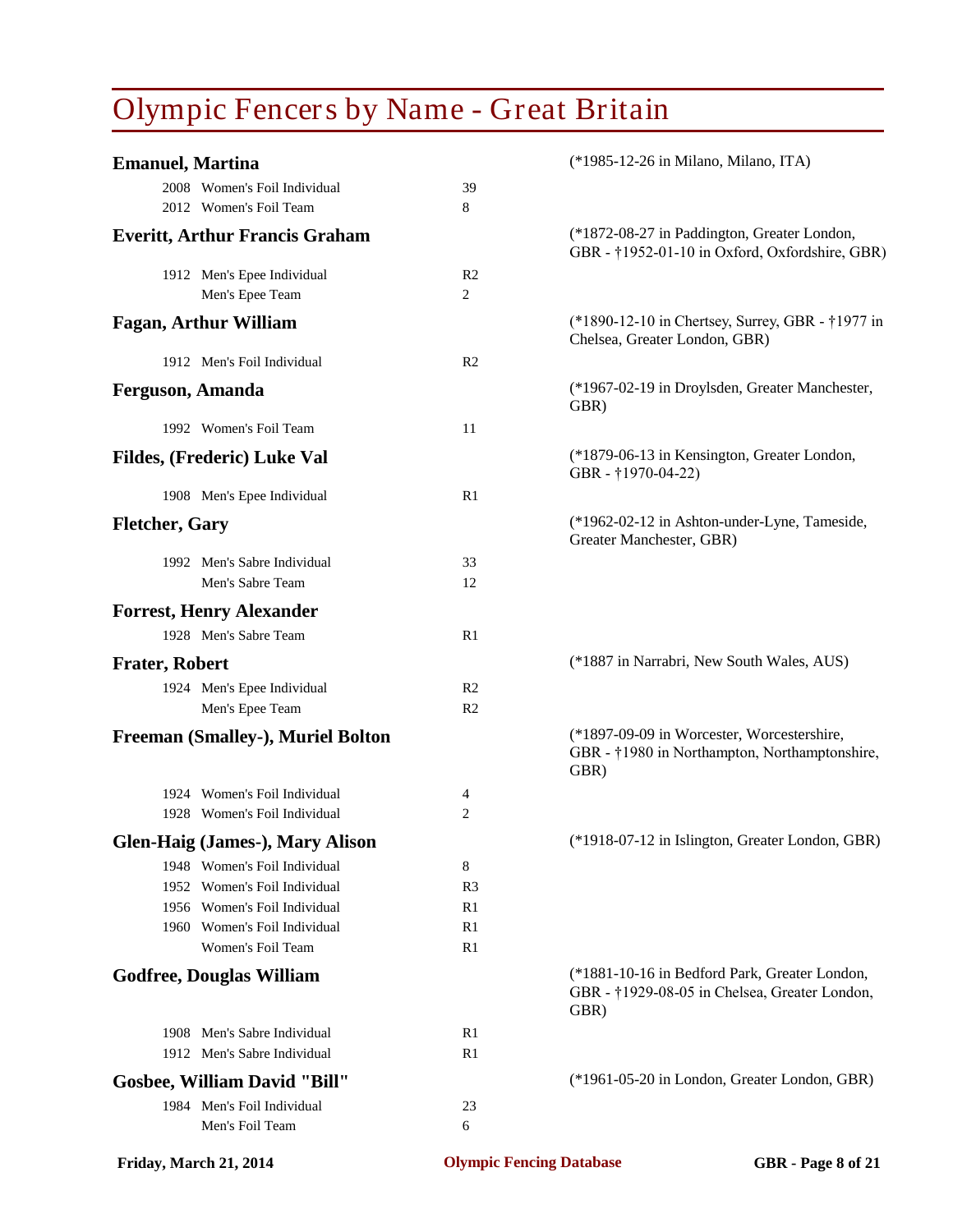|                          | Olympic Fencers by Name - Great Britain                 |                |                                                                                                               |
|--------------------------|---------------------------------------------------------|----------------|---------------------------------------------------------------------------------------------------------------|
|                          | 1988 Men's Foil Individual                              | 26             |                                                                                                               |
|                          | Men's Foil Team                                         | 10             |                                                                                                               |
|                          | 1992 Men's Foil Individual                              | 24             |                                                                                                               |
|                          | Men's Foil Team                                         | 9              |                                                                                                               |
|                          | Green, Susan "Sue"                                      |                | (*1950-06-26 in Flixton, Greater Manchester,<br>GBR)                                                          |
|                          | 1968 Women's Foil Individual                            | R1             |                                                                                                               |
|                          | Women's Foil Team                                       | R1             |                                                                                                               |
|                          | 1972 Women's Foil Individual                            | R <sub>2</sub> |                                                                                                               |
|                          | Women's Foil Team                                       | R1             |                                                                                                               |
|                          | 1976 Women's Foil Team                                  | $=7$           |                                                                                                               |
|                          | <b>Grimmett, Geoffrey Richard</b>                       |                | (*1950-12-20 in Birmingham, West Midlands,<br>GBR)                                                            |
|                          | 1976 Men's Foil Team                                    | 6              |                                                                                                               |
|                          | <b>Grose-Hodge, Christopher Dorrien Moresby</b>         |                | (*1924-03-06 in Godalming, Surrey, England,<br>GBR - †1998-06 in Sutton, Greater London, GBR)                 |
|                          | 1952 Men's Epee Team                                    | R <sub>2</sub> |                                                                                                               |
| "Judy"                   | <b>Guinness Penn-Hughes (-Henning), Heather Seymour</b> |                | (*1910-08-14 in Dublin, Dublin, IRL - †1952-10-<br>24 in Springhare Farm, ZIM)                                |
|                          | 1932 Women's Foil Individual                            | 2              |                                                                                                               |
|                          | 1936 Women's Foil Individual                            | R <sub>3</sub> |                                                                                                               |
| Haig, Cecil Henry        |                                                         |                | (*1862-03-16 in Kensington, Greater London,<br>GBR - †1947-03-03 in Monnington on Wye,<br>Herefordshire, GBR) |
|                          | 1908 Men's Epee Individual                              | $=$ 5          |                                                                                                               |
|                          | Men's Epee Team                                         | 2              |                                                                                                               |
| <b>Halsted, Laurence</b> |                                                         |                | (*1984-05-22 in London, Greater London, GBR)                                                                  |
|                          | 2012 Men's Foil Team                                    | 6              |                                                                                                               |
|                          | <b>Halsted, Nicholas "Nick"</b>                         |                | (*1942-10-14 in Watford, Hertfordshire, GBR -<br>$\ddagger$ 2007-09-22)                                       |
|                          | 1968 Men's Epee Individual                              | $=17$          |                                                                                                               |
|                          | Men's Epee Team                                         | $=7$           |                                                                                                               |
|                          | Men's Foil Team                                         | R <sub>2</sub> |                                                                                                               |
|                          | <b>Hammersley, Christopher Ralph</b>                    |                | (*1903-01-04 in Chelsea, Greater London, GBR -<br>$\uparrow$ 1994-01)                                         |
|                          | 1936 Men's Foil Team                                    | R <sub>2</sub> |                                                                                                               |
|                          | <b>Hammond, William</b>                                 |                | (*1872 in Purley, Greater London, GBR)                                                                        |
|                          | 1920 Men's Sabre Team                                   | $\tau$         |                                                                                                               |
|                          | 1924 Men's Sabre Team                                   | R1             |                                                                                                               |
|                          |                                                         |                |                                                                                                               |
| Harper, Pierre A.        |                                                         |                | (*1957-03-02 in London, Greater London, GBR)                                                                  |
|                          | 1980 Men's Foil Individual                              | $=13$          |                                                                                                               |
|                          | Men's Foil Team                                         | 8              |                                                                                                               |
|                          | 1984 Men's Foil Individual                              | 26             |                                                                                                               |
|                          | Men's Foil Team                                         | 6              |                                                                                                               |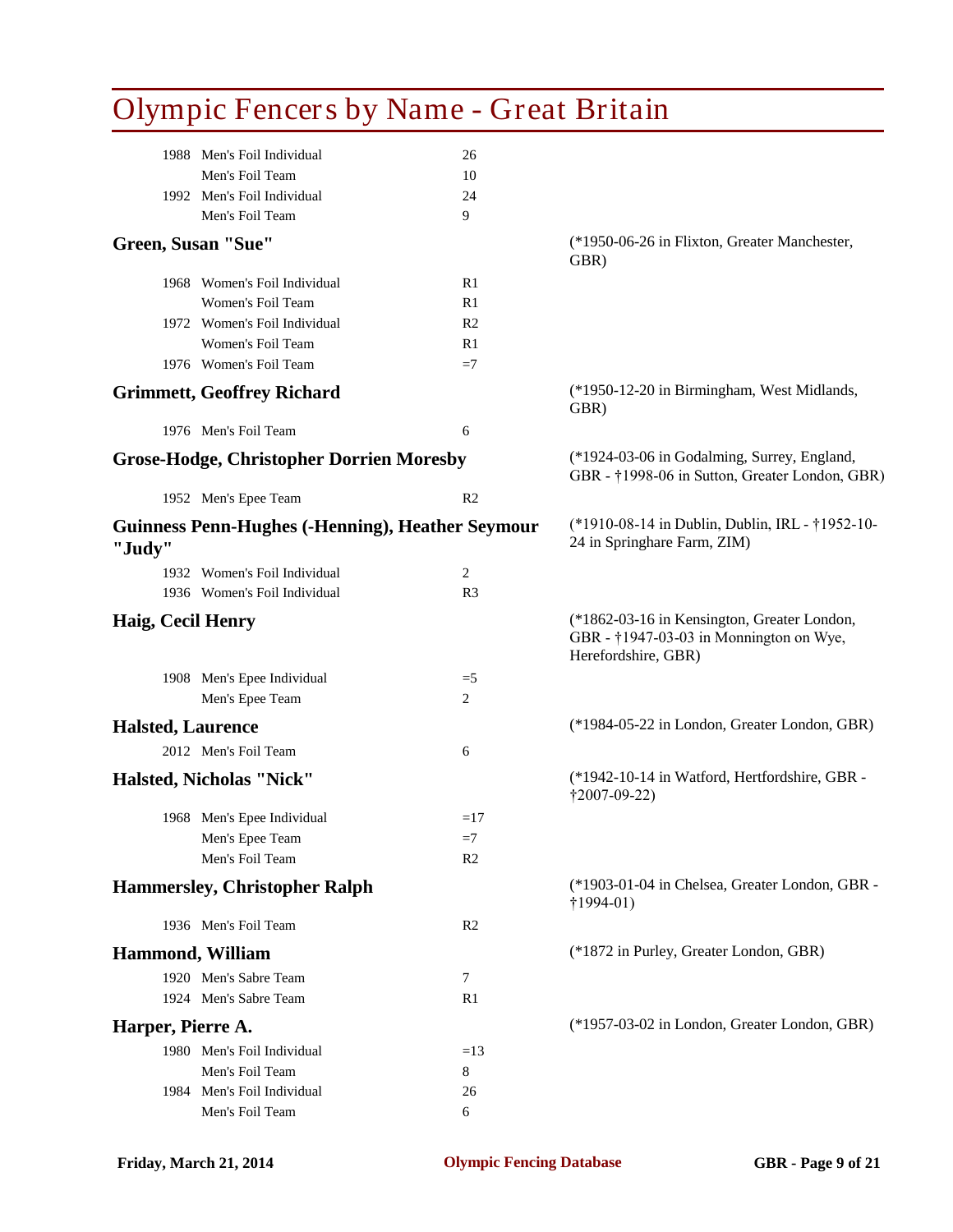| <b>Olympic Fencers by Name - Great Britain</b> |                |                                                                                                           |
|------------------------------------------------|----------------|-----------------------------------------------------------------------------------------------------------|
| 1988 Men's Foil Individual                     | 23             |                                                                                                           |
| Men's Foil Team                                | 10             |                                                                                                           |
| <b>Harrison, Raymond Alan</b>                  |                | (*1929-08-04 in Northolt, Greater London, GBR)                                                            |
| 1952 Men's Epee Team                           | R <sub>2</sub> |                                                                                                           |
| 1960 Men's Epee Team                           | 2              |                                                                                                           |
| <b>Harry, Guy Lionel Greville</b>              |                | (*1894-12-19 in Edmonton, Greater London,<br>GBR - †1979 in Warminster, Wiltshire, GBR)                   |
| 1928 Men's Sabre Individual                    | R <sub>1</sub> |                                                                                                           |
| Men's Sabre Team                               | R1             |                                                                                                           |
| 1936 Men's Sabre Individual                    | R <sub>2</sub> |                                                                                                           |
| Men's Sabre Team                               | R <sub>2</sub> |                                                                                                           |
| Henley-Halsted, Clare J.                       |                | (*1948-08-18 in Wallingford, Oxfordshire,<br>England, GBR)                                                |
| 1972 Women's Foil Individual                   | R <sub>1</sub> |                                                                                                           |
| Women's Foil Team                              | R1             |                                                                                                           |
| 1976 Women's Foil Individual                   | 19             |                                                                                                           |
| Women's Foil Team                              | $=7$           |                                                                                                           |
| Hett (Seccombe-), Geoffrey Vyvyan Arundel      |                | (*1909-03-05 in Marylebone, Greater London,<br>GBR - †1988-11 in Cheltenham, Gloucestershire,<br>GBR)     |
| 1936 Men's Foil Team                           | R <sub>2</sub> |                                                                                                           |
| <b>Holt, Martin Drummond Vesey</b>             |                | (*1881-01-13 in London, Greater London, GBR -<br>†1956-11-02 in Bognor Regis, West Sussex, GBR)           |
| 1908 Men's Epee Individual                     | 8              |                                                                                                           |
| Men's Epee Team                                | 2              |                                                                                                           |
| 1912 Men's Epee Individual                     | 8              |                                                                                                           |
| Men's Epee Team                                | 2              |                                                                                                           |
| 1920 Men's Epee Individual                     | R1             |                                                                                                           |
| Men's Epee Team                                | $=7$           |                                                                                                           |
| 1924 Men's Epee Individual                     | R <sub>2</sub> |                                                                                                           |
| Men's Epee Team                                | R <sub>2</sub> |                                                                                                           |
| 1928 Men's Epee Individual                     | R <sub>2</sub> |                                                                                                           |
| Men's Epee Team                                | R1             |                                                                                                           |
| Honeybone, James Benjamin                      |                | (*1991-01-11 in Truro, Cornwall, GBR)                                                                     |
| 2012 Men's Sabre Individual                    | 36             |                                                                                                           |
| Hoskyns, Henry William Furse "Bill"            |                | (*1931-03-19 in London, Greater London, GBR -<br>†2013-08-04 in North Perrott, Somerset, England,<br>GBR) |
| 1956 Men's Epee Individual                     | R <sub>2</sub> |                                                                                                           |
| Men's Epee Team                                | 4              |                                                                                                           |
| Men's Foil Team                                | R <sub>2</sub> |                                                                                                           |
| Men's Sabre Individual                         | R <sub>2</sub> |                                                                                                           |
| Men's Sabre Team                               | R1             |                                                                                                           |
| 1960 Men's Epee Individual                     | R <sub>3</sub> |                                                                                                           |
| Men's Epee Team                                | 2              |                                                                                                           |
| Men's Foil Individual                          | 7              |                                                                                                           |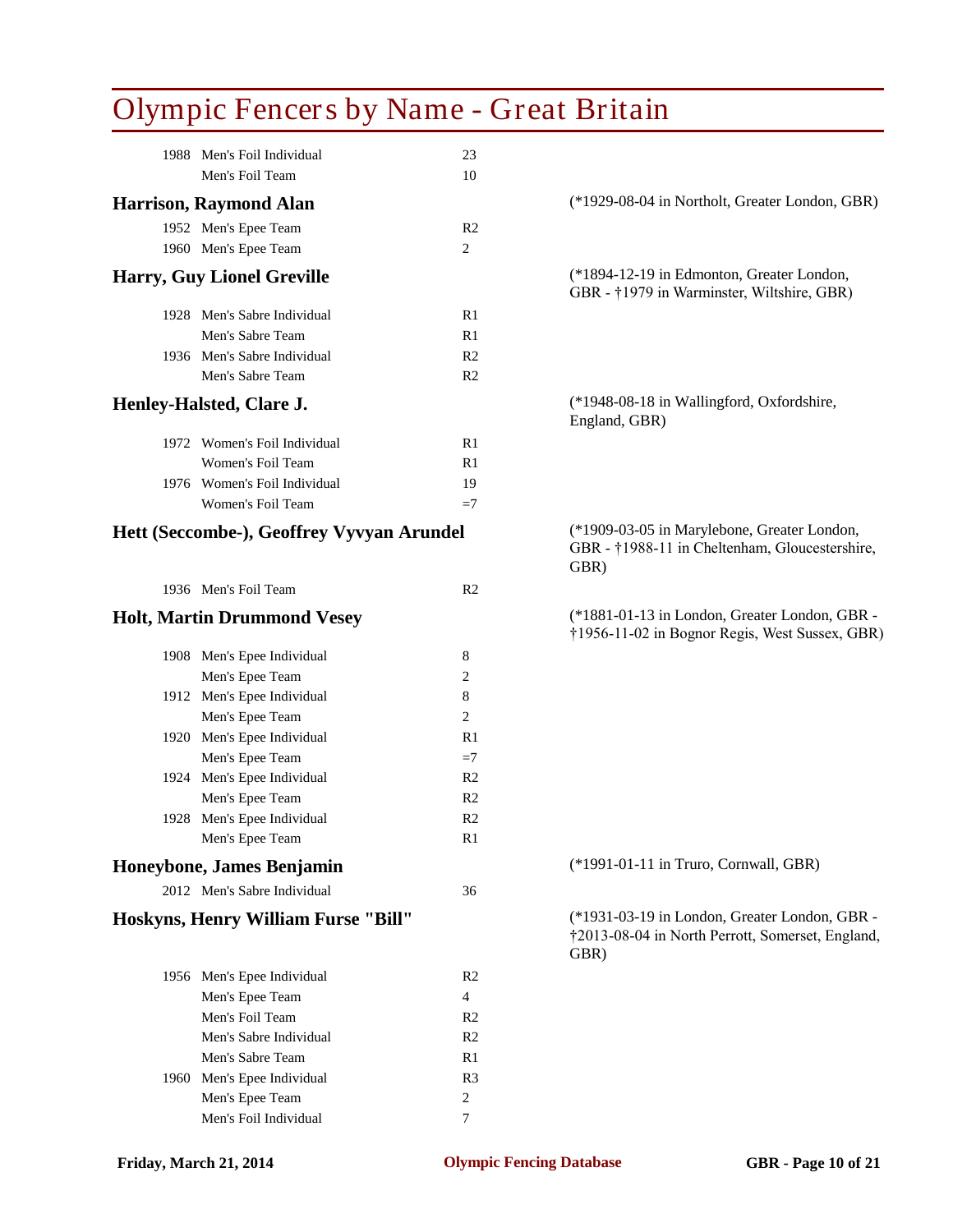|                         | <b>Olympic Fencers by Name - Great Britain</b>      |                |                                                                                                      |  |
|-------------------------|-----------------------------------------------------|----------------|------------------------------------------------------------------------------------------------------|--|
|                         | 1960 Men's Foil Team                                | R <sub>3</sub> |                                                                                                      |  |
|                         | 1964 Men's Epee Individual                          | 2              |                                                                                                      |  |
|                         | Men's Epee Team                                     | R <sub>2</sub> |                                                                                                      |  |
|                         | Men's Foil Individual                               | $\tau$         |                                                                                                      |  |
|                         | Men's Foil Team                                     | R1             |                                                                                                      |  |
|                         | Men's Sabre Team                                    | R1             |                                                                                                      |  |
|                         | 1968 Men's Epee Individual                          | $=25$          |                                                                                                      |  |
|                         | Men's Epee Team                                     | $=7$           |                                                                                                      |  |
|                         | Men's Foil Individual                               | $=17$          |                                                                                                      |  |
|                         | Men's Foil Team                                     | R <sub>2</sub> |                                                                                                      |  |
|                         | 1972 Men's Epee Team                                | R1             |                                                                                                      |  |
|                         | 1976 Men's Epee Team                                | $=9$           |                                                                                                      |  |
|                         | Men's Sabre Team                                    | $=9$           |                                                                                                      |  |
|                         | Howard de Walden, Thomas (Evelyn Scott-Ellis), Lord |                | (*1880-05-09 in Westminster, Greater London,<br>GBR - †1946-11-05 in London, Greater London,<br>GBR) |  |
|                         | 1906 Men's Foil Individual                          | R1             |                                                                                                      |  |
|                         | <b>Howard, Michael John Peter</b>                   |                | (*1928-12-24 in Richmond, Greater London,<br>GBR)                                                    |  |
|                         | 1956 Men's Epee Individual                          | R <sub>2</sub> |                                                                                                      |  |
|                         | Men's Epee Team                                     | 4              |                                                                                                      |  |
|                         | 1960 Men's Epee Team                                | 2              |                                                                                                      |  |
|                         | 1964 Men's Epee Team                                | R <sub>2</sub> |                                                                                                      |  |
|                         | Men's Sabre Team                                    | R <sub>1</sub> |                                                                                                      |  |
| Hudson, Edward          |                                                     |                | $(*1946-03-26)$                                                                                      |  |
|                         | 1972 Men's Epee Team                                | R1             |                                                                                                      |  |
|                         | Huntingdon, Herbert Francis Searanche               |                | (*1888-01-15 in Penarth, Vale of Glamorgan,<br>GBR - †1968)                                          |  |
|                         | 1920 Men's Sabre Individual                         | R <sub>2</sub> |                                                                                                      |  |
|                         | Men's Sabre Team                                    | 7              |                                                                                                      |  |
|                         |                                                     |                |                                                                                                      |  |
| <b>Jacobs, Peter</b>    |                                                     |                | (*1938-09-26 in Pinner, Greater London, GBR)                                                         |  |
|                         | 1964 Men's Epee Individual                          | R2             |                                                                                                      |  |
|                         | Men's Epee Team                                     | R <sub>2</sub> |                                                                                                      |  |
|                         | 1968 Men's Epee Team                                | $=7$           |                                                                                                      |  |
| James, H. Evan          |                                                     |                |                                                                                                      |  |
|                         | 1908 Men's Sabre Team                               | $=$ 5          |                                                                                                      |  |
|                         | 1920 Men's Foil Individual                          | R1             |                                                                                                      |  |
|                         | Men's Foil Team                                     | 5              |                                                                                                      |  |
| <b>James, Jack Evan</b> |                                                     |                |                                                                                                      |  |
|                         | 1928 Men's Foil Team                                | R <sub>1</sub> |                                                                                                      |  |
|                         | <b>Jay, Allan Louis Neville</b>                     |                | (*1931-06-30 in London, Greater London, GBR)                                                         |  |
|                         | 1952 Men's Epee Individual                          | R <sub>3</sub> |                                                                                                      |  |
|                         | Men's Epee Team                                     | R <sub>2</sub> |                                                                                                      |  |
|                         | Men's Foil Team                                     | R <sub>2</sub> |                                                                                                      |  |
|                         | 1956 Men's Epee Individual                          | R <sub>2</sub> |                                                                                                      |  |
|                         |                                                     |                |                                                                                                      |  |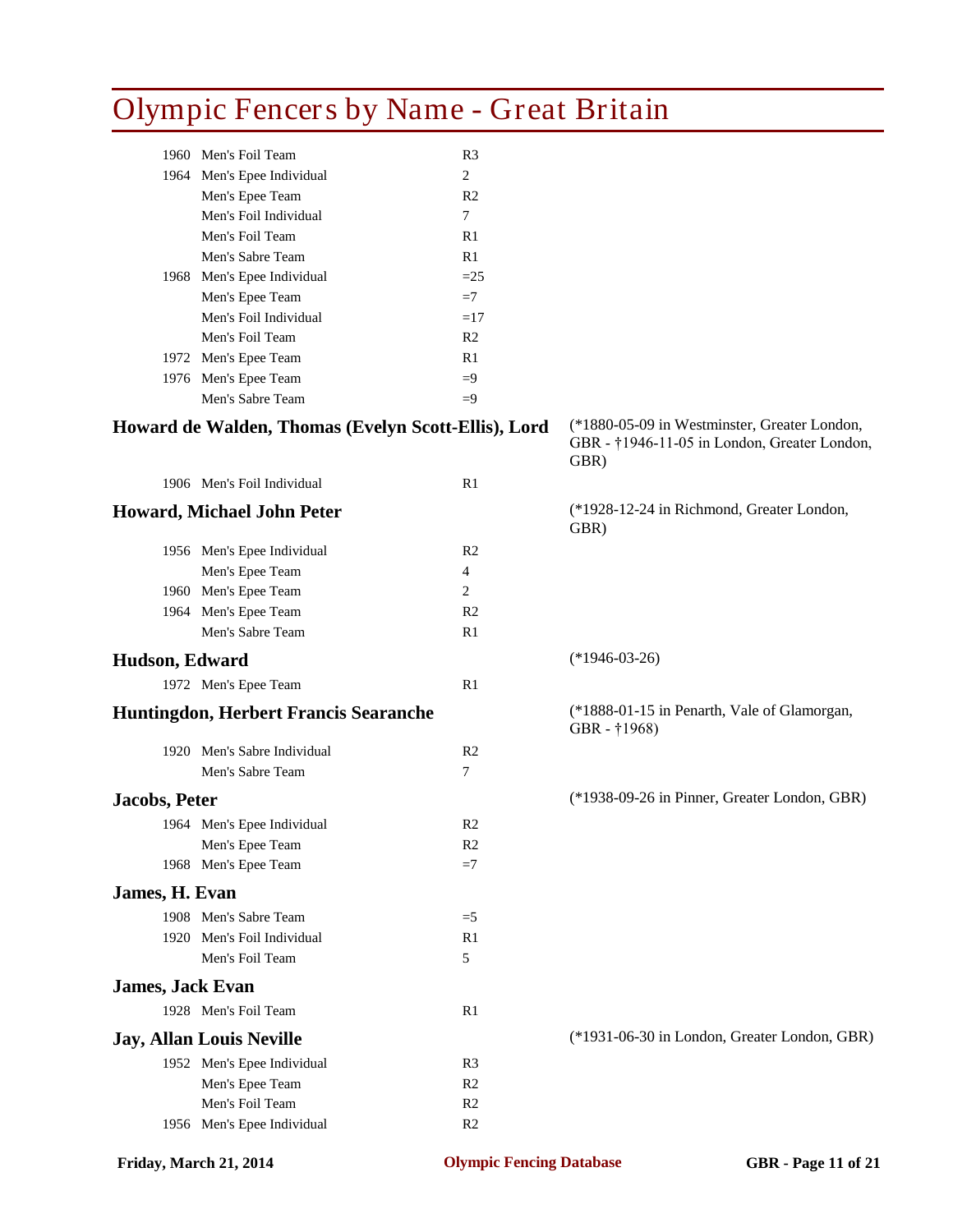| 1956 Men's Epee Team<br>4<br>Men's Foil Individual<br>4<br>Men's Foil Team<br>R <sub>2</sub><br>Men's Sabre Team<br>R1 |  |
|------------------------------------------------------------------------------------------------------------------------|--|
|                                                                                                                        |  |
|                                                                                                                        |  |
|                                                                                                                        |  |
|                                                                                                                        |  |
| 2<br>1960 Men's Epee Individual                                                                                        |  |
| 2<br>Men's Epee Team                                                                                                   |  |
| Men's Foil Individual<br>R <sub>3</sub>                                                                                |  |
| Men's Foil Team<br>R <sub>3</sub>                                                                                      |  |
| 1964 Men's Epee Individual<br>R <sub>2</sub>                                                                           |  |
| Men's Epee Team<br>R <sub>2</sub>                                                                                      |  |
| Men's Foil Individual<br>R <sub>3</sub>                                                                                |  |
| Men's Foil Team<br>R1                                                                                                  |  |
| 1968 Men's Foil Team<br>R <sub>2</sub>                                                                                 |  |
| (*1890-12-15 in Ryde, Isle of Wight, GBR - †1963<br><b>Jeffreys, Robin Edmund</b><br>-11-24 in Canterbury, Kent, GBR)  |  |
| 1928 Men's Sabre Team<br>R1                                                                                            |  |
| (*1948-06-03 in London, Greater London, GBR)<br>Johnson, (William) Ralph                                               |  |
| 1968 Men's Epee Individual<br>$=17$                                                                                    |  |
| Men's Epee Team<br>$=7$                                                                                                |  |
| 1972 Men's Epee Individual<br>R <sub>2</sub>                                                                           |  |
| Men's Epee Team<br>R1                                                                                                  |  |
| 1976 Men's Epee Individual<br>$=13$                                                                                    |  |
| Men's Epee Team<br>$=9$                                                                                                |  |
| 1984 Men's Epee Team<br>8                                                                                              |  |
| (*1873 in Kensington, Greater London, GBR -<br><b>Keene, Alfred Valentine</b><br>†1955-03-01 in Shalford, Surrey, GBR) |  |
| 1908 Men's Sabre Individual<br>R1                                                                                      |  |
| 1912 Men's Sabre Individual<br>R <sub>2</sub>                                                                          |  |
| (*1958-07-02 in Glasgow, Glasgow, Scotland,<br>Kernohan, Hugh<br>GBR)                                                  |  |
| 1988 Men's Epee Individual<br>49                                                                                       |  |
| (*1895-02-03 in Dhaka, Dhaka, BAN - †1972-11-<br>Kershaw, Cecil Ashworth<br>01 in Worthing, West Sussex, GBR)          |  |
| 1920 Men's Foil Individual<br>R1                                                                                       |  |
| Men's Foil Team<br>5                                                                                                   |  |
| Men's Sabre Individual<br>R <sub>2</sub>                                                                               |  |
| Men's Sabre Team<br>7                                                                                                  |  |
| 1924 Men's Sabre Individual<br>R <sub>1</sub>                                                                          |  |
| Men's Sabre Team<br>R1                                                                                                 |  |
| (*1963-03-23 in London, Greater London, GBR)<br><b>Klenerman</b> , Paul                                                |  |
| 1984 Men's Sabre Team<br>$=7$                                                                                          |  |
| (*1983-07-30 in Camden, Greater London, GBR)<br><b>Kruse, Richard Adam</b>                                             |  |
| 2004 Men's Foil Individual<br>8                                                                                        |  |
| 2008 Men's Foil Individual<br>14                                                                                       |  |
| 2012 Men's Foil Individual<br>17                                                                                       |  |
| Men's Foil Team<br>6                                                                                                   |  |

**Friday, March 21, 2014 Olympic Fencing Database GBR - Page 12 of 21**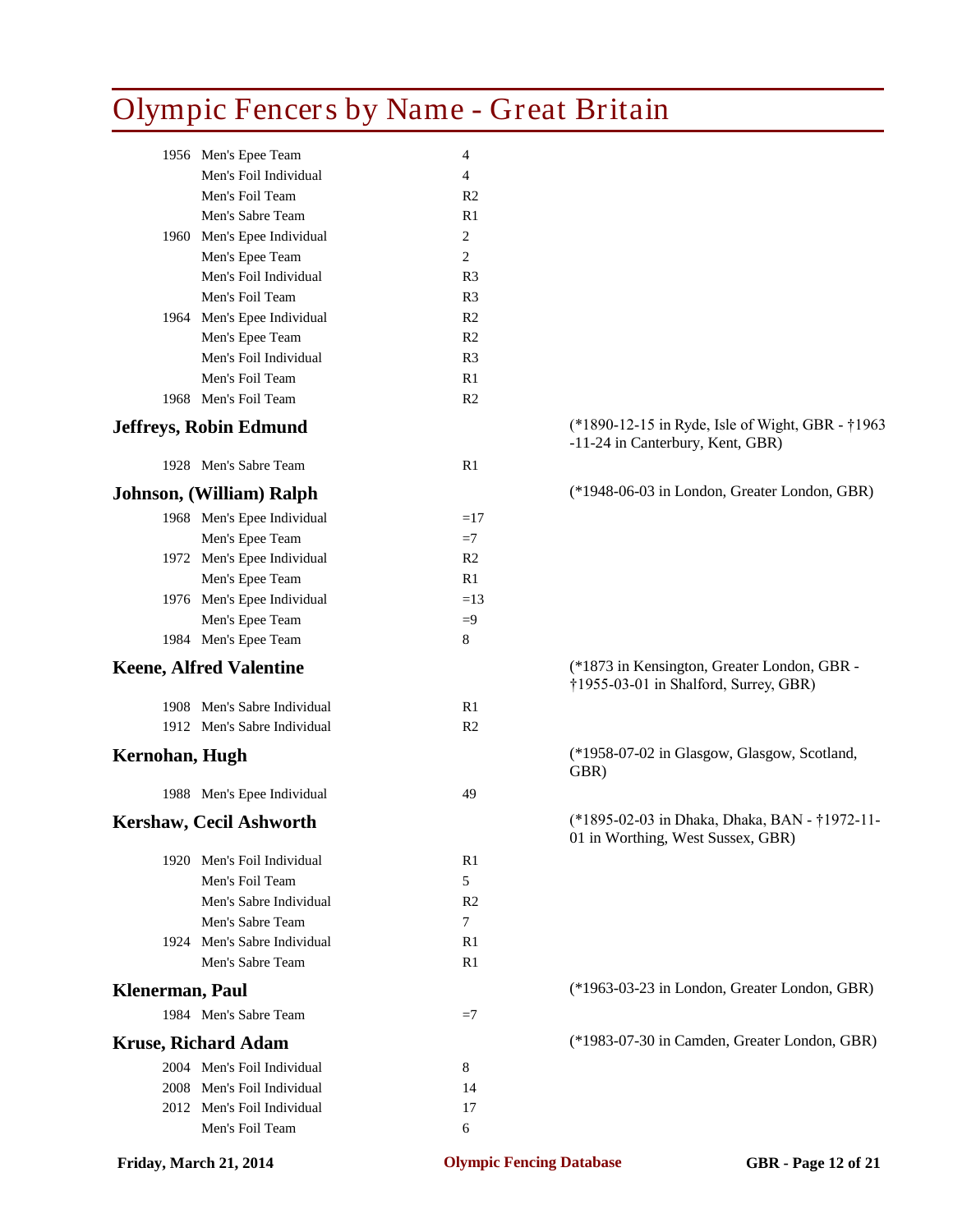| <b>Lawrence, Corinna Dawn</b>     |                | (*1990-06-25 in Plymouth, Plymouth, GBR)                                                                          |
|-----------------------------------|----------------|-------------------------------------------------------------------------------------------------------------------|
| 2012 Women's Epee Individual      | 28             |                                                                                                                   |
| Leckie, Alexander Mallace "Sandy" |                | (*1938-03-25 in Watford, Hertfordshire, GBR)                                                                      |
| 1960 Men's Sabre Individual       | R <sub>2</sub> |                                                                                                                   |
| Men's Sabre Team                  | R <sub>2</sub> |                                                                                                                   |
| 1964 Men's Foil Individual        | R <sub>2</sub> |                                                                                                                   |
| Men's Foil Team                   | R1             |                                                                                                                   |
| Men's Sabre Individual            | R <sub>2</sub> |                                                                                                                   |
| Men's Sabre Team                  | R1             |                                                                                                                   |
| 1968 Men's Sabre Individual       | R <sub>2</sub> |                                                                                                                   |
| Men's Sabre Team                  | $=7$           |                                                                                                                   |
| Leith, (John) Lockhart            |                | (*1876-06-02 in Paddington, Greater London,<br>GBR - †1940-11-30 in Ashampstead, West<br>Berkshire, England, GBR) |
| 1908 Men's Sabre Individual       | R1             |                                                                                                                   |
| <b>Littlejohns, Sally Anne</b>    |                | (*1948-08-20 in City of London, Greater London,<br>GBR)                                                           |
| 1972 Women's Foil Team            | R <sub>1</sub> |                                                                                                                   |
| <b>Llewellyn, John Patrick</b>    |                | (*1957-08-07 in Winnipeg, Manitoba, CAN)                                                                          |
| 1980 Men's Epee Individual        | 24             |                                                                                                                   |
| Men's Epee Team                   | 7              |                                                                                                                   |
| Men's Foil Team                   | 8              |                                                                                                                   |
| 1984 Men's Epee Individual        | 22             |                                                                                                                   |
| Men's Epee Team                   | 8              |                                                                                                                   |
| 1988 Men's Epee Individual        | 40             |                                                                                                                   |
| Lloyd, (John) Emrys               |                | (*1905-09-08 in Edmonton, Greater London,<br>GBR - †1987-06-28 in Henley-on-Thames,<br>Oxfordshire, GBR)          |
| 1932 Men's Foil Individual        | 6              |                                                                                                                   |
| 1936 Men's Foil Individual        | R4             |                                                                                                                   |
| Men's Foil Team                   | R <sub>2</sub> |                                                                                                                   |
| 1948 Men's Foil Individual        | 4              |                                                                                                                   |
| Men's Foil Team                   | $=$ 5          |                                                                                                                   |
| Men's Sabre Team                  | R <sub>2</sub> |                                                                                                                   |
| 1952 Men's Foil Team              | R <sub>2</sub> |                                                                                                                   |
| <b>Mallett, Neal Pelham</b>       |                | (*1957-09-30 in Berlin, Berlin, GER)                                                                              |
| 1980 Men's Epee Individual        | 32             |                                                                                                                   |
| Men's Epee Team                   | 7              |                                                                                                                   |
| Men's Foil Team                   | 8              |                                                                                                                   |
| 1984 Men's Epee Team              | 8              |                                                                                                                   |
| <b>Marsh, William Walter</b>      |                | (*1877-03-29 - †1959-02-12 in Hastings, East<br>Sussex, GBR)                                                      |
| 1908 Men's Sabre Individual       | R2             |                                                                                                                   |
| Men's Sabre Team                  | $=5$           |                                                                                                                   |
| 1912 Men's Sabre Individual       | R <sub>3</sub> |                                                                                                                   |
|                                   |                |                                                                                                                   |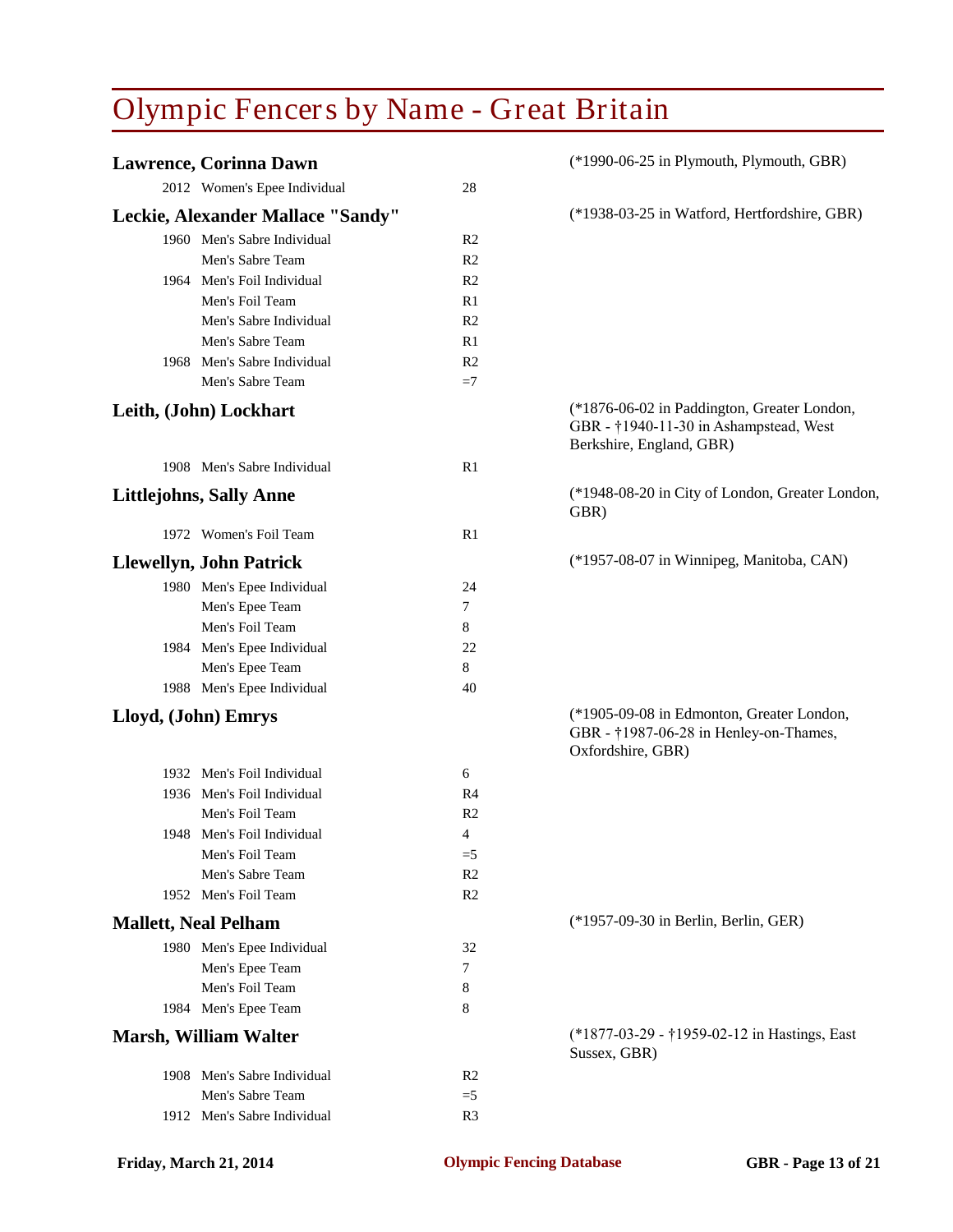| Olympic I chect's by Ivanic - Great Dritain |                |                                                                                                       |
|---------------------------------------------|----------------|-------------------------------------------------------------------------------------------------------|
| 1912 Men's Sabre Team                       | $=7$           |                                                                                                       |
| 1920 Men's Sabre Team                       | $\tau$         |                                                                                                       |
| 1924 Men's Sabre Team                       | R1             |                                                                                                       |
| <b>Martin, Linda Ann</b>                    |                | (*1954-06-12 in Deal, Kent, GBR)                                                                      |
| 1980 Women's Foil Individual                | 31             |                                                                                                       |
| Women's Foil Team                           | $\tau$         |                                                                                                       |
| 1984 Women's Foil Individual                | 10             |                                                                                                       |
| Women's Foil Team                           | $\tau$         |                                                                                                       |
| 1988 Women's Foil Individual                | 28             |                                                                                                       |
| Women's Foil Team                           | 11             |                                                                                                       |
| Martineau, Sydney                           |                | (*1863-01-06 in Clapham, Greater London, GBR -<br>†1945-12-19 in Westminster, Greater London,<br>GBR) |
| 1908 Men's Epee Individual                  | R <sub>2</sub> |                                                                                                       |
| 1912 Men's Epee Individual                  | R1             |                                                                                                       |
| Men's Epee Team                             | 2              |                                                                                                       |
| Men's Foil Individual                       | R1             |                                                                                                       |
| <b>Mather, Peter</b>                        |                | $(*1953-09-09)$                                                                                       |
| 1976 Men's Sabre Individual                 | $= 34$         |                                                                                                       |
| Men's Sabre Team                            | $=9$           |                                                                                                       |
| <b>Mawby, Sarah Jane</b>                    |                | (*1965-04-09 in Evanston, Illinois, USA)                                                              |
| 1992 Women's Foil Team                      | 11             |                                                                                                       |
| <b>McCready, Michael David</b>              |                | (*1913-03-23 in Leeds, West Yorkshire, England,<br>GBR - †2008-01)                                    |
| 1948 Men's Epee Team                        | R <sub>2</sub> |                                                                                                       |
| <b>McIntosh, Fiona Jane</b>                 |                | (*1960-06-24 in Edinburgh, Edinburgh, GBR)                                                            |
| 1984 Women's Foil Individual                | 22             |                                                                                                       |
| Women's Foil Team                           | $\tau$         |                                                                                                       |
| 1988 Women's Foil Individual                | 24             |                                                                                                       |
| Women's Foil Team                           | 11             |                                                                                                       |
| 1992 Women's Foil Individual                | 8              |                                                                                                       |
| Women's Foil Team                           | 11             |                                                                                                       |
| 1996 Women's Foil Individual                | 34             |                                                                                                       |
| McKenzie, (R.) Angus                        |                | (*1936-03-13 in Richmond, Greater London,<br>GBR)                                                     |
| 1960 Men's Foil Team                        | R <sub>3</sub> |                                                                                                       |
| <b>McKenzie, Donald Alan "Donnie"</b>       |                | (*1960-08-03 in Edinburgh, Edinburgh, GBR)                                                            |
| 1988 Men's Foil Individual                  | 30             |                                                                                                       |
| Men's Foil Team                             | 10             |                                                                                                       |
| 1992 Men's Foil Individual                  | 32             |                                                                                                       |
| Men's Foil Team                             | 9              |                                                                                                       |
| Minton (Stoltze-Jørgensen-), Gytte          |                | (*1901-04-29 in København, Hovedstaden, DEN -<br>†1964 in Harrow, Greater London, GBR)                |
| 1948 Women's Foil Individual                | R3             |                                                                                                       |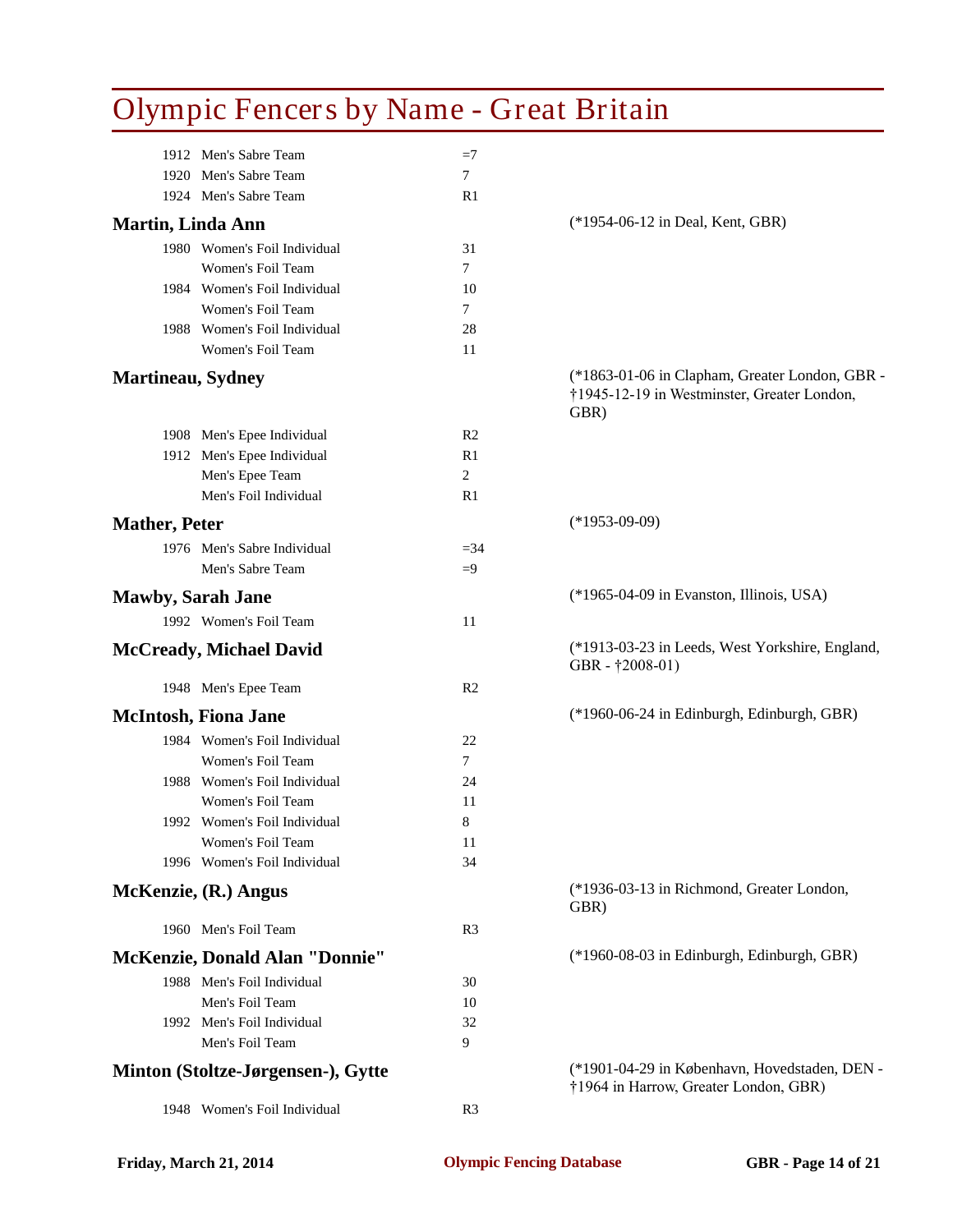#### **Montgomerie, Robert Cecil Lindsay** (\*1880-02-15 in South Kensington, Greater

|                                          |                | Greater London, GBR)                                                                         |
|------------------------------------------|----------------|----------------------------------------------------------------------------------------------|
| 1908 Men's Epee Individual               | 4              |                                                                                              |
| Men's Epee Team                          | 2              |                                                                                              |
| 1912 Men's Epee Individual               | R <sub>3</sub> |                                                                                              |
| Men's Epee Team                          | 2              |                                                                                              |
| Men's Foil Individual                    | 8              |                                                                                              |
| 1920 Men's Epee Individual               | R <sub>1</sub> |                                                                                              |
| Men's Epee Team                          | $=7$           |                                                                                              |
| Men's Foil Individual                    | R1             |                                                                                              |
| Men's Foil Team                          | 5              |                                                                                              |
| 1924 Men's Epee Individual               | R1             |                                                                                              |
| Men's Epee Team                          | R <sub>2</sub> |                                                                                              |
| Men's Foil Individual                    | R <sub>3</sub> |                                                                                              |
| Men's Foil Team                          | R <sub>2</sub> |                                                                                              |
| 1928 Men's Foil Individual               | R1             |                                                                                              |
| Men's Foil Team                          | R1             |                                                                                              |
| Moore, George John C.                    |                | (*1906-12-12 in Brighton, Brighton and Hove,<br>England, GBR - †1977 in Slough, Slough, GBR) |
| 1948 Men's Sabre Team                    | R <sub>2</sub> |                                                                                              |
| Murray, Arthur C.                        |                |                                                                                              |
| 1908 Men's Sabre Individual              | R1             |                                                                                              |
| Men's Sabre Team                         | $=5$           |                                                                                              |
| Netherway (-Parker), Shirley A.          |                | (*1937-05-19 in Buckhurst, Essex, GBR)                                                       |
| 1960 Women's Foil Team                   | R1             |                                                                                              |
| 1964 Women's Foil Individual             | R <sub>2</sub> |                                                                                              |
| Women's Foil Team                        | R1             |                                                                                              |
|                                          |                |                                                                                              |
| <b>Newton Robinson, Charles Edmund</b>   |                | (*1853-10-14 in Kensington, Greater London,<br>GBR - †1913-04-21 in Swanage, Dorset, GBR)    |
| 1900 Men's Epee Individual               | R1             |                                                                                              |
| 1906 Men's Epee Team                     | 2              |                                                                                              |
| <b>Notley, Charles Barrimore "Barry"</b> |                | (*1879-12-23 in Hackney, Greater London, GBR -<br>†1968 in Andover, Hampshire, GBR)          |
| 1908 Men's Sabre Individual              | R <sub>3</sub> |                                                                                              |
| 1920 Men's Epee Individual               | R1             |                                                                                              |
| Men's Epee Team                          | $=7$           |                                                                                              |
| 1924 Men's Epee Team                     | R <sub>2</sub> |                                                                                              |
| 1928 Men's Sabre Individual              | R <sub>1</sub> |                                                                                              |
| Men's Sabre Team                         | R <sub>1</sub> |                                                                                              |
| O'Connell, Alexander James "Alex"        |                | (*1988-04-17 in Brentwood, Essex, GBR)                                                       |
| 2008 Men's Sabre Individual              | 39             |                                                                                              |
| <b>Offredy (Offredi), Thoresa Mary</b>   |                | (*1930-05-04 in Hendon, Greater London, GBR)                                                 |
| 1964 Women's Foil Team                   | R <sub>1</sub> |                                                                                              |
|                                          |                |                                                                                              |

London, GBR - †1939-04-28 in Westminster, Greater London, GBR)

| (*1906-12-12 in Brighton, Brighton and Hove,<br>England, GBR - †1977 in Slough, Slough, GBR) |
|----------------------------------------------------------------------------------------------|
| (*1937-05-19 in Buckhurst, Essex, GBR)                                                       |
| (*1853-10-14 in Kensington, Greater London,<br>GBR - †1913-04-21 in Swanage, Dorset, GBR)    |
| (*1879-12-23 in Hackney, Greater London, GBR -<br>†1968 in Andover, Hampshire, GBR)          |
|                                                                                              |
| $(*1988-04-17$ in Brentwood, Essex, GBR)                                                     |
| (*1930-05-04 in Hendon, Greater London, GBR)                                                 |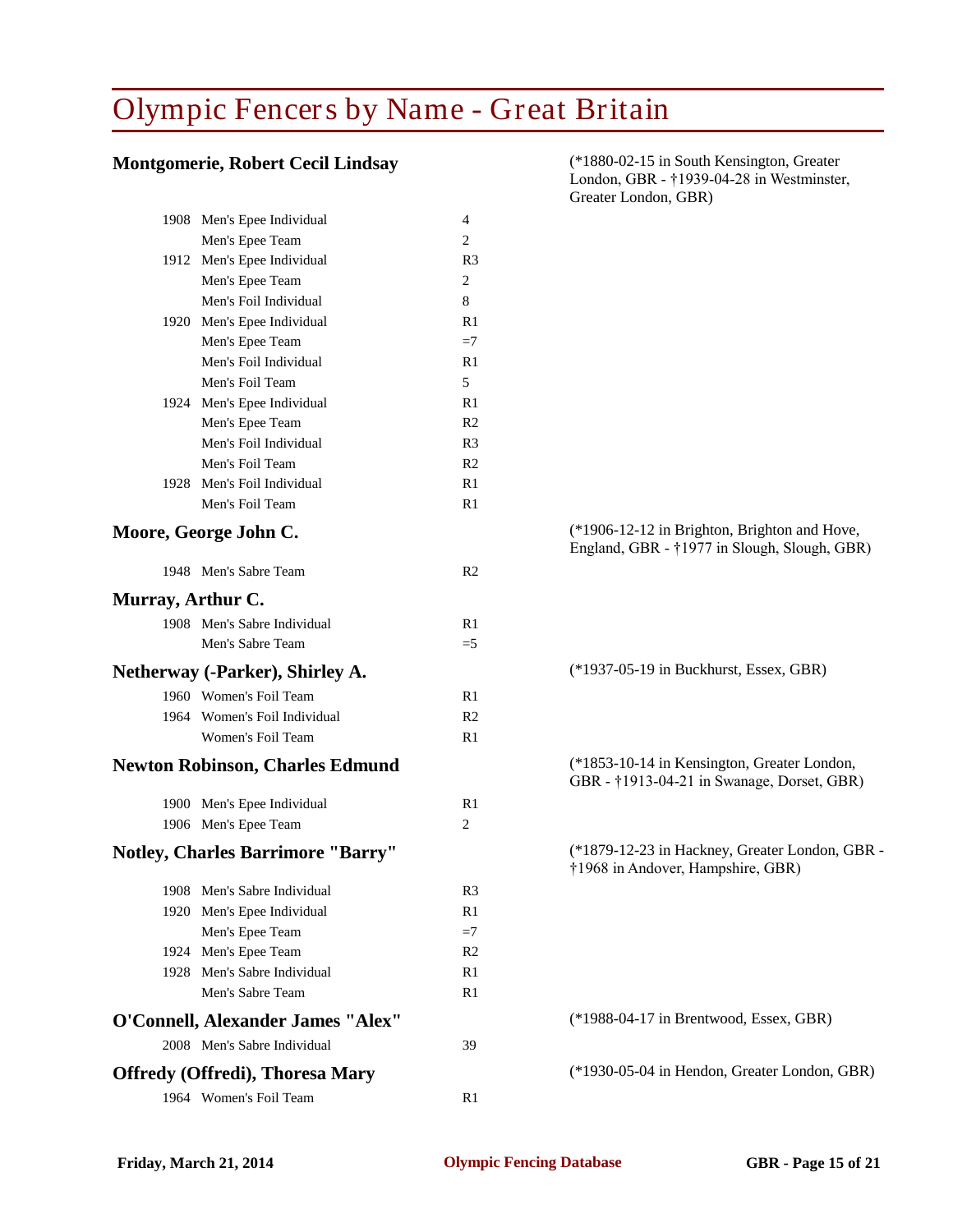| Oldcorn, Richard                      |                | (*1938-02-21 in Iver, Buckinghamshire, GBR)                                                     |
|---------------------------------------|----------------|-------------------------------------------------------------------------------------------------|
| 1964 Men's Sabre Individual           | R1             |                                                                                                 |
| Men's Sabre Team                      | R1             |                                                                                                 |
| 1968 Men's Sabre Individual           | R1             |                                                                                                 |
| Men's Sabre Team                      | $=7$           |                                                                                                 |
| 1972 Men's Sabre Individual           | R <sub>2</sub> |                                                                                                 |
| Men's Sabre Team                      | R1             |                                                                                                 |
| Parfitt, Ronald                       |                | (*1913-06-03 in Croydon, Greater London, GBR -<br>†2011-01-04 in ?, Lincolnshire, England, GBR) |
| 1948 Men's Epee Individual            | 10             |                                                                                                 |
| Men's Epee Team                       | R <sub>2</sub> |                                                                                                 |
| 1952 Men's Epee Individual            | R <sub>2</sub> |                                                                                                 |
| Men's Epee Team                       | R <sub>2</sub> |                                                                                                 |
| Paul, (Ronald) René Charles           |                | (*1921-01-20 in Paddington, Greater London,<br>GBR - †2008-06-16)                               |
| 1948 Men's Foil Individual            | R <sub>2</sub> |                                                                                                 |
| Men's Foil Team                       | $=5$           |                                                                                                 |
| 1952 Men's Epee Individual            | R1             |                                                                                                 |
| Men's Epee Team                       | R <sub>2</sub> |                                                                                                 |
| Men's Foil Individual                 | R <sub>3</sub> |                                                                                                 |
| Men's Foil Team                       | R <sub>2</sub> |                                                                                                 |
| 1956 Men's Epee Team                  | $\overline{4}$ |                                                                                                 |
| Men's Foil Individual                 | R <sub>2</sub> |                                                                                                 |
| Men's Foil Team                       | R <sub>2</sub> |                                                                                                 |
| 1960 Men's Foil Team                  | R <sub>3</sub> |                                                                                                 |
| 1968 Men's Foil Individual            | $=13$          |                                                                                                 |
| Men's Foil Team                       | R <sub>2</sub> |                                                                                                 |
| <b>Paul, Barry Christopher</b>        |                | (*1948-05-10 in Bethnal Green, Greater London,<br>GBR)                                          |
| 1972 Men's Foil Individual            | R <sub>3</sub> |                                                                                                 |
| Men's Foil Team                       | R1             |                                                                                                 |
| 1976 Men's Foil Individual            | 31             |                                                                                                 |
| Men's Foil Team                       | 6              |                                                                                                 |
| Paul, Graham René                     |                | (*1947-05-15 in St. Neots, Cambridgeshire, GBR)                                                 |
| 1972 Men's Epee Individual            | R <sub>2</sub> |                                                                                                 |
| Men's Epee Team                       | R1             |                                                                                                 |
| Men's Foil Individual                 | R <sub>3</sub> |                                                                                                 |
| Men's Foil Team                       | R1             |                                                                                                 |
| 1976 Men's Foil Individual            | $=20$          |                                                                                                 |
| Men's Foil Team                       | 6              |                                                                                                 |
| 1984 Men's Foil Team                  | 6              |                                                                                                 |
| <b>Paul, Raymond Rudolf Valentine</b> |                | (*1928-11-21 in Romford, Greater London, GBR -<br>†2013-12-23 in London, England, GBR)          |
| 1952 Men's Foil Individual            | R <sub>2</sub> |                                                                                                 |
| Men's Foil Team                       | R <sub>2</sub> |                                                                                                 |
| 1956 Men's Epee Team                  | $\overline{4}$ |                                                                                                 |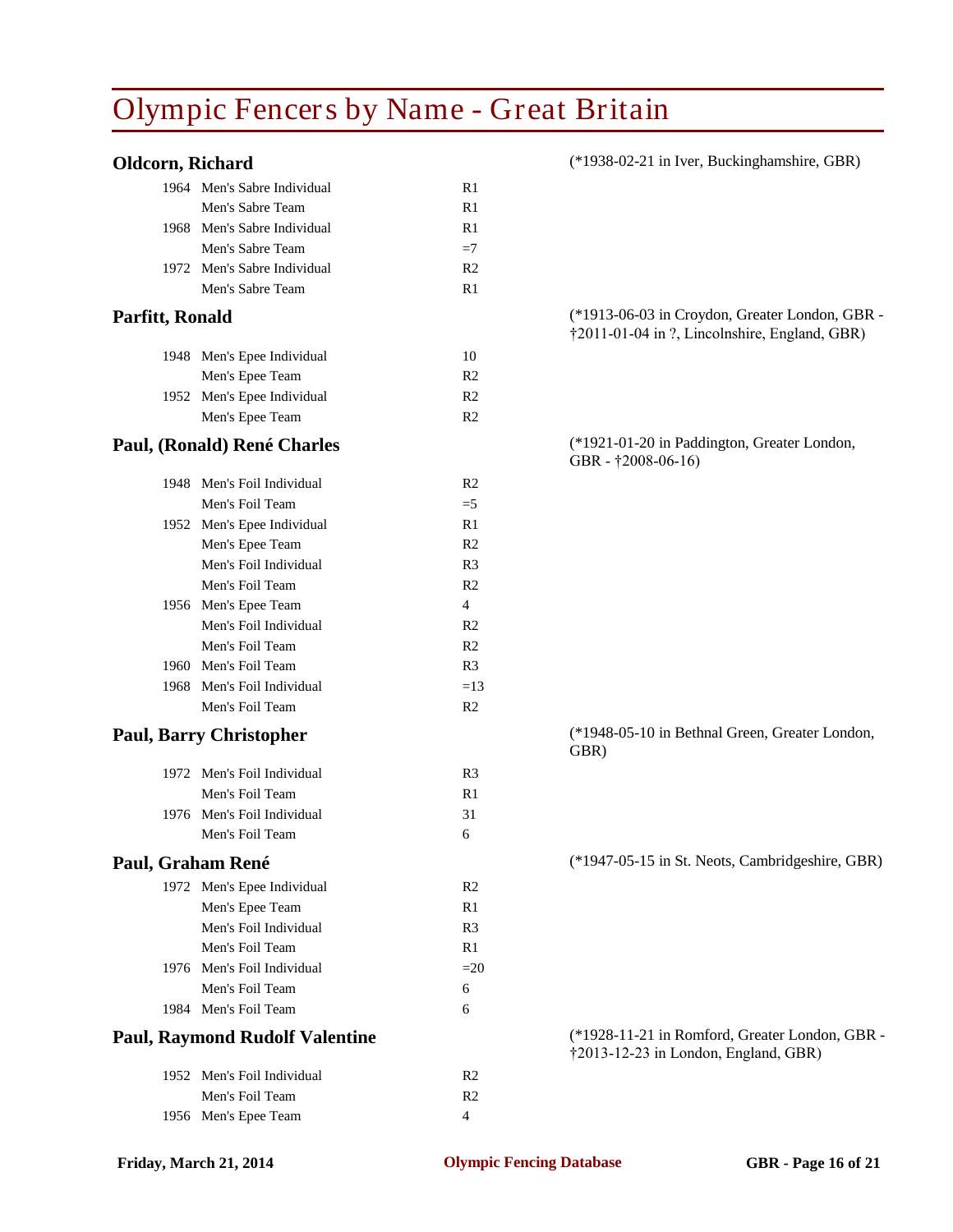| <b>Olympic Fencers by Name - Great Britain</b> |                |                                                                                                 |
|------------------------------------------------|----------------|-------------------------------------------------------------------------------------------------|
| 1956 Men's Foil Individual                     | 8              |                                                                                                 |
| Men's Foil Team                                | R <sub>2</sub> |                                                                                                 |
| Men's Sabre Team                               | R1             |                                                                                                 |
| Paul, Stephen "Steven"                         |                | (*1954-09-28 in London, Greater London, GBR)                                                    |
| 1980 Men's Epee Individual                     | $=13$          |                                                                                                 |
| Men's Epee Team                                | $\tau$         |                                                                                                 |
| Men's Foil Team                                | 8              |                                                                                                 |
| 1984 Men's Epee Individual                     | 20             |                                                                                                 |
| Men's Epee Team                                | 8              |                                                                                                 |
| 1992 Men's Epee Individual                     | 53             |                                                                                                 |
| <b>Pearce, Alfred Denison "Denis"</b>          |                | (*1896-04-08 in Birmingham, West Midlands,<br>GBR)                                              |
| 1928 Men's Foil Individual                     | R1             |                                                                                                 |
| Men's Foil Team                                | R1             |                                                                                                 |
| 1936 Men's Foil Individual                     | R1             |                                                                                                 |
| Men's Foil Team                                | R <sub>2</sub> |                                                                                                 |
| Pelling, Albert Edward "Bert"                  |                | (*1903-10-18 in Wandsworth, Greater London,<br>GBR - †1977 in Bournemouth, Bournemouth,<br>GBR) |
| 1936 Men's Epee Team                           | R <sub>2</sub> |                                                                                                 |
| 1948 Men's Epee Individual                     | R <sub>2</sub> |                                                                                                 |
| Men's Epee Team                                | R <sub>2</sub> |                                                                                                 |
| <b>Pelling, John Albert</b>                    |                | (*1936-05-27 in London, Greater London, GBR)                                                    |
| 1960 Men's Epee Individual                     | R <sub>2</sub> |                                                                                                 |
| Men's Epee Team                                | 2              |                                                                                                 |
| 1964 Men's Epee Team                           | R <sub>2</sub> |                                                                                                 |
| Philbin, James "Jim"                           |                | (*1950-07-22 in Manchester, Greater Manchester,<br>GBR)                                         |
| 1984 Men's Sabre Team                          | $=7$           |                                                                                                 |
| <b>Pilbrow, Arthur Gordon</b>                  |                | (*1902-05-18 - †1987-07-16 in Bromley, Greater<br>London, GBR)                                  |
| 1936 Men's Sabre Team                          | R <sub>2</sub> |                                                                                                 |
| 1948 Men's Sabre Individual                    | R1             |                                                                                                 |
| Men's Sabre Team                               | R <sub>2</sub> |                                                                                                 |
| Plisson, Eugène                                |                |                                                                                                 |
| 1900 Master's Foil                             | R1             |                                                                                                 |
| Porebski, Olgierd Richard Boleslaw             |                | (*1922-09-06 in Warszawa, Mazowieckie, POL -<br>†1995-06 in Ottawa, Ontario, CAN)               |
| 1952 Men's Sabre Individual                    | R1             |                                                                                                 |
| Men's Sabre Team                               | $=$ 5          |                                                                                                 |
| 1956 Men's Sabre Individual                    | R <sub>2</sub> |                                                                                                 |
| Men's Sabre Team                               | R1             |                                                                                                 |
| <b>Power, Anthony</b>                          |                | $(*1945-05-13)$                                                                                 |
| 1972 Men's Foil Team                           | R1             |                                                                                                 |
|                                                |                |                                                                                                 |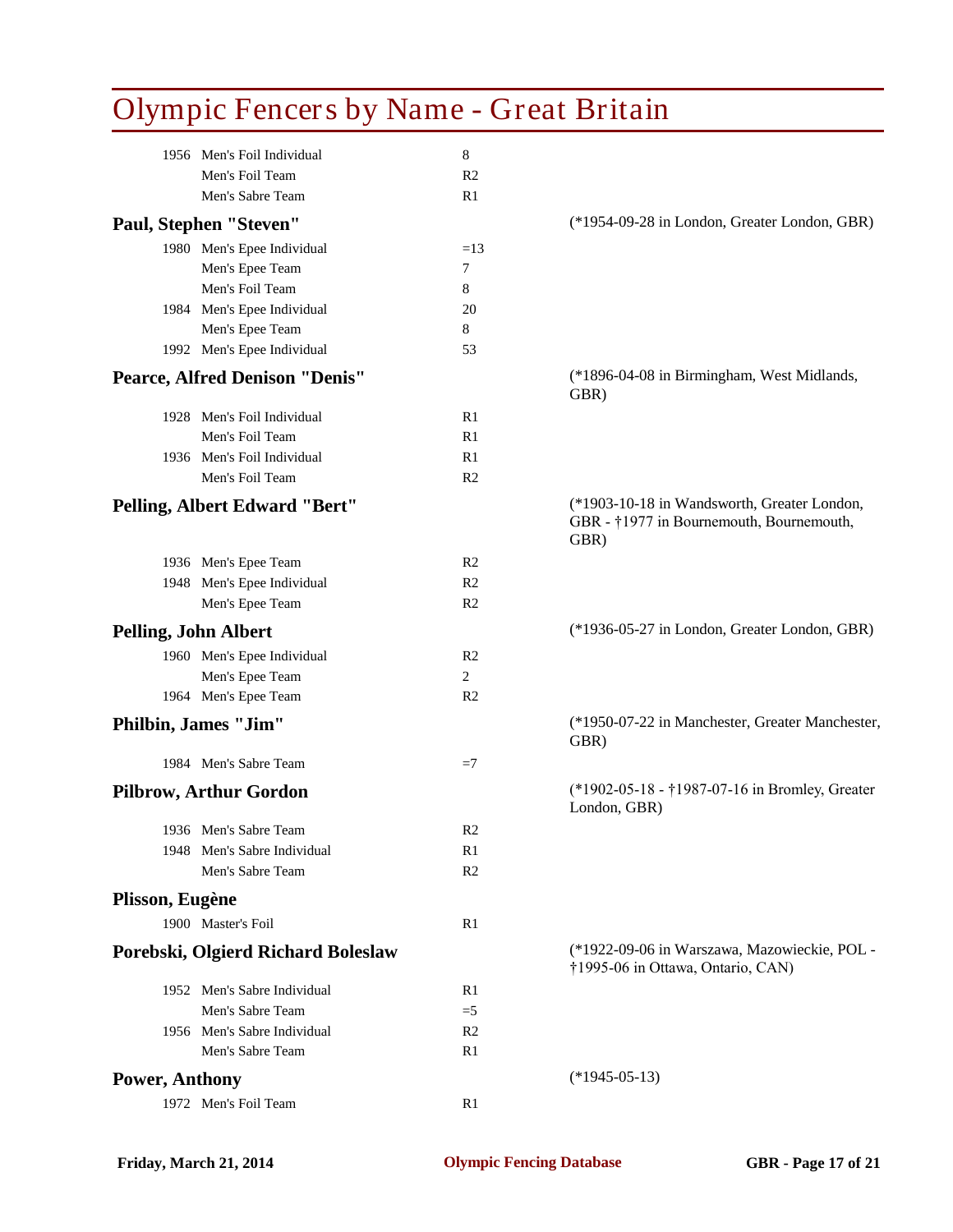#### **Ridley-Martin, Alfred** (\*1881-05-09 in Lewisham, Greater London,

|                   |                                          |                | GBR - $\uparrow$ 1970-05-06)                                                                                     |
|-------------------|------------------------------------------|----------------|------------------------------------------------------------------------------------------------------------------|
|                   | 1912 Men's Sabre Individual              | R <sub>2</sub> |                                                                                                                  |
|                   | Men's Sabre Team                         | $=7$           |                                                                                                                  |
|                   | 1920 Men's Sabre Individual              | R1             |                                                                                                                  |
|                   | Men's Sabre Team                         | 7              |                                                                                                                  |
|                   | <b>Rosowsky, Husayn Hassan</b>           |                | (*1991-04-10 in Sheffield, South Yorkshire, GBR)                                                                 |
|                   | 2012 Men's Foil Individual               | 34             |                                                                                                                  |
|                   | Men's Foil Team                          | 6              |                                                                                                                  |
|                   | Seligman, Edgar Isaac                    |                | (*1867-04-14 in San Francisco, California, USA -<br>†1958-09-27 in London, Greater London, GBR)                  |
|                   | 1906 Men's Epee Individual               | R <sub>2</sub> |                                                                                                                  |
|                   | Men's Epee Team                          | 2              |                                                                                                                  |
|                   | Men's Foil Individual                    | R <sub>1</sub> |                                                                                                                  |
|                   | 1908 Men's Epee Individual               | R <sub>1</sub> |                                                                                                                  |
|                   | Men's Epee Team                          | 2              |                                                                                                                  |
|                   | 1912 Men's Epee Individual               | 6              |                                                                                                                  |
|                   | Men's Epee Team                          | 2              |                                                                                                                  |
|                   | Men's Foil Individual                    | 6              |                                                                                                                  |
|                   | 1920 Men's Epee Team                     | $=7$           |                                                                                                                  |
|                   | Men's Foil Individual                    | R <sub>1</sub> |                                                                                                                  |
|                   | Men's Foil Team                          | 5              |                                                                                                                  |
|                   | 1924 Men's Foil Individual               | W/D            |                                                                                                                  |
|                   | Men's Foil Team                          | R <sub>2</sub> |                                                                                                                  |
|                   | Men's Sabre Individual                   | R <sub>2</sub> |                                                                                                                  |
|                   | Sheen (-Donaldson), Gillian Mary         |                | (*1928-08-21 in Willesden, Greater London, GBR)                                                                  |
|                   | 1952 Women's Foil Individual             | R <sub>2</sub> |                                                                                                                  |
|                   | 1956 Women's Foil Individual             | $\mathbf{1}$   |                                                                                                                  |
|                   | 1960 Women's Foil Individual             | R <sub>2</sub> |                                                                                                                  |
|                   | Women's Foil Team                        | R1             |                                                                                                                  |
| Sheppard, Natalia |                                          |                | (*1984-05-27 in Gdańsk, Pomorskie, POL)                                                                          |
|                   | 2012 Women's Foil Individual             | 27             |                                                                                                                  |
|                   | Women's Foil Team                        | 8              |                                                                                                                  |
|                   | <b>Sherriff, Frederick George</b>        |                | (*1889-03-08 in West Ham, Greater London,<br>England, USA - †1943-01-31 in Cosford,<br>Shropshire, England, GBR) |
|                   | 1924 Men's Foil Individual               | R <sub>2</sub> |                                                                                                                  |
|                   | Men's Foil Team                          | R <sub>2</sub> |                                                                                                                  |
|                   | 1928 Men's Foil Team                     | R1             |                                                                                                                  |
|                   | <b>Simey, Cyril Stillingfleet Aylmer</b> |                | (*1905-09-18 in Cashel, IRL - †1952-09-19 in<br>English Channel, MIX)                                            |
|                   | 1928 Men's Foil Team                     | R <sub>1</sub> |                                                                                                                  |
| Single, Ian       |                                          |                | (*1947-04-07 in Dartford, Kent, GBR)                                                                             |
|                   | 1972 Men's Foil Team                     | R1             |                                                                                                                  |
|                   |                                          |                |                                                                                                                  |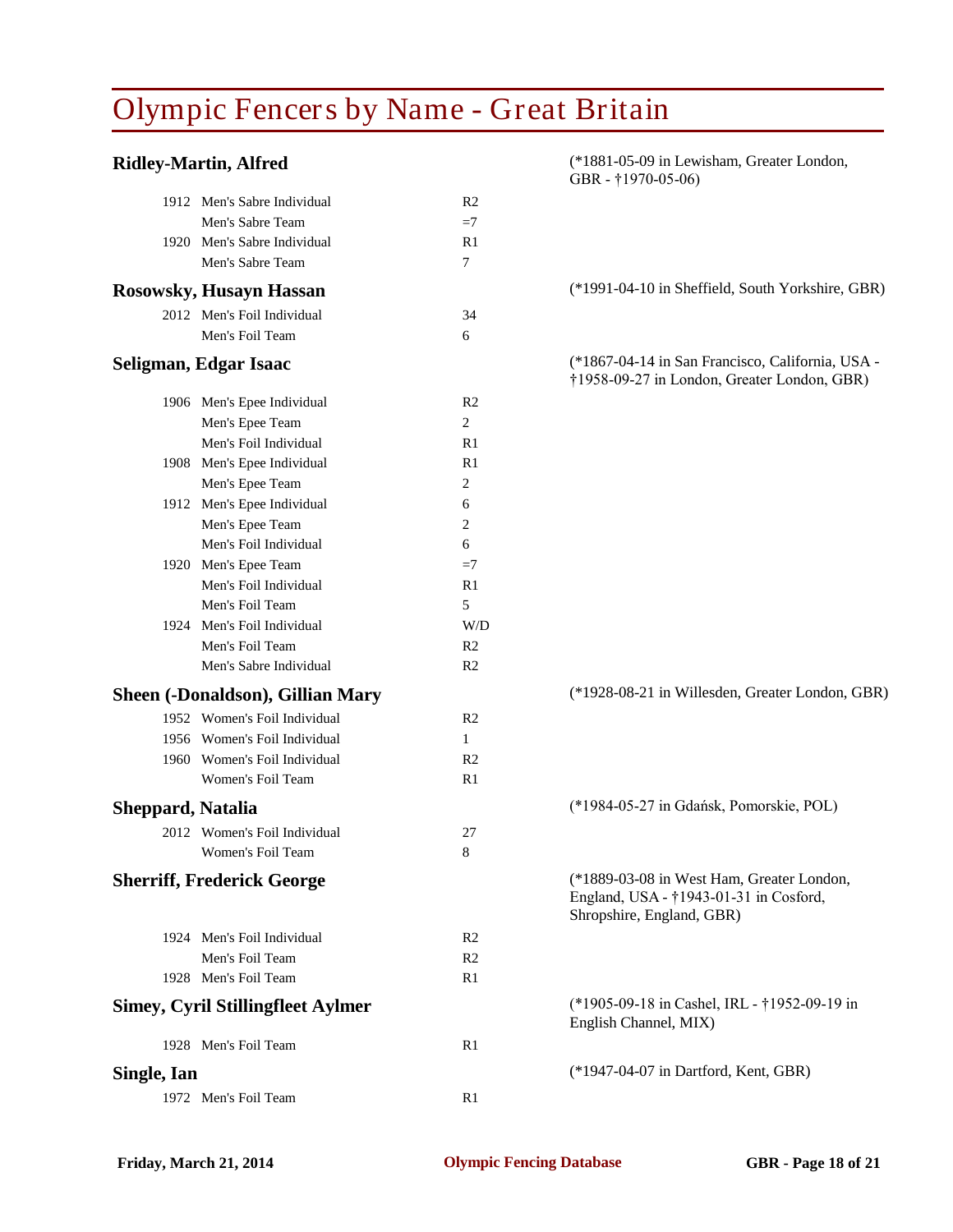|                            | <b>Slade, Mark Gainsford</b>        |                | (*1958-08-02 in Ingatestone, Thurrock, GBR)                                               |
|----------------------------|-------------------------------------|----------------|-------------------------------------------------------------------------------------------|
|                            | 1980 Men's Sabre Individual         | 24             |                                                                                           |
|                            | 1984 Men's Sabre Individual         | 18             |                                                                                           |
|                            | Men's Sabre Team                    | $=7$           |                                                                                           |
|                            | 1988 Men's Sabre Individual         | 34             |                                                                                           |
| Smith, Arthur R.           |                                     |                | $(*1916)$                                                                                 |
|                            | 1948 Men's Foil Individual          | R <sub>2</sub> |                                                                                           |
|                            | Men's Foil Team                     | $=5$           |                                                                                           |
| <b>Smith, Eloise</b>       |                                     |                | $(*1978-01-02)$                                                                           |
|                            | 2000 Women's Foil Individual        | 28             |                                                                                           |
|                            | <b>Stafford, Margaret E.</b>        |                | (*1931-04-23 in London, Greater London, GBR)                                              |
|                            | 1960 Women's Foil Individual        | R1             |                                                                                           |
| <b>Stanbury, Jonathan</b>  |                                     |                | (*1951-03-08 in Sliema, Sliema, MLT)                                                      |
|                            | 1984 Men's Epee Individual          | $=61$          |                                                                                           |
|                            | Men's Epee Team                     | 8              |                                                                                           |
| <b>Startin, Edward C.</b>  |                                     |                |                                                                                           |
|                            | 1920 Men's Sabre Individual         | R <sub>1</sub> |                                                                                           |
|                            | <b>Stenson-Cooke, Ernest George</b> |                | (*1874-10-05 in London, Greater London, GBR -<br>†1942-11-19 in Guildford, Surrey, GBR)   |
|                            | 1912 Men's Epee Individual          | R1             |                                                                                           |
|                            | Men's Foil Individual               | R <sub>1</sub> |                                                                                           |
|                            | <b>Strachan, Linda Caroline</b>     |                | (*1961-10-18 in Forest Gate, Greater London,<br>GBR)                                      |
|                            | 1988 Women's Foil Team              | 11             |                                                                                           |
|                            | 1992 Women's Foil Individual        | $=37$          |                                                                                           |
|                            | Women's Foil Team                   | 11             |                                                                                           |
| <b>Strauss, Michael G.</b> |                                     |                | (*1929-05-16 in Berlin, Berlin, GER)                                                      |
|                            | 1960 Men's Sabre Team               | R <sub>2</sub> |                                                                                           |
| <b>Stringer, Donald D.</b> |                                     |                | (*1928-10-06 in London, Greater London, GBR)                                              |
|                            | 1960 Men's Sabre Team               | R <sub>2</sub> |                                                                                           |
|                            | <b>Syson, Alfred Edward</b>         |                |                                                                                           |
|                            | 1912 Men's Sabre Individual         | R <sub>3</sub> |                                                                                           |
|                            | Thurley (Wood-), Elizabeth "Liz"    |                | (*1959-01-06 in Wanstead, Greater London, GBR)                                            |
|                            | 1984 Women's Foil Individual        | 16             |                                                                                           |
|                            | Women's Foil Team                   | 7              |                                                                                           |
|                            | 1988 Women's Foil Individual        | 17             |                                                                                           |
|                            | Women's Foil Team                   | 11             |                                                                                           |
|                            | <b>Tredgold, Roger Francis</b>      |                | (*1911-10-23 in Guildford, Surrey, GBR - †1975-<br>12-24 in Heathfield, East Sussex, GBR) |
|                            | 1936 Men's Foil Team                | R <sub>2</sub> |                                                                                           |
|                            | Men's Sabre Team                    | R <sub>2</sub> |                                                                                           |
|                            | 1948 Men's Sabre Individual         | R <sub>2</sub> |                                                                                           |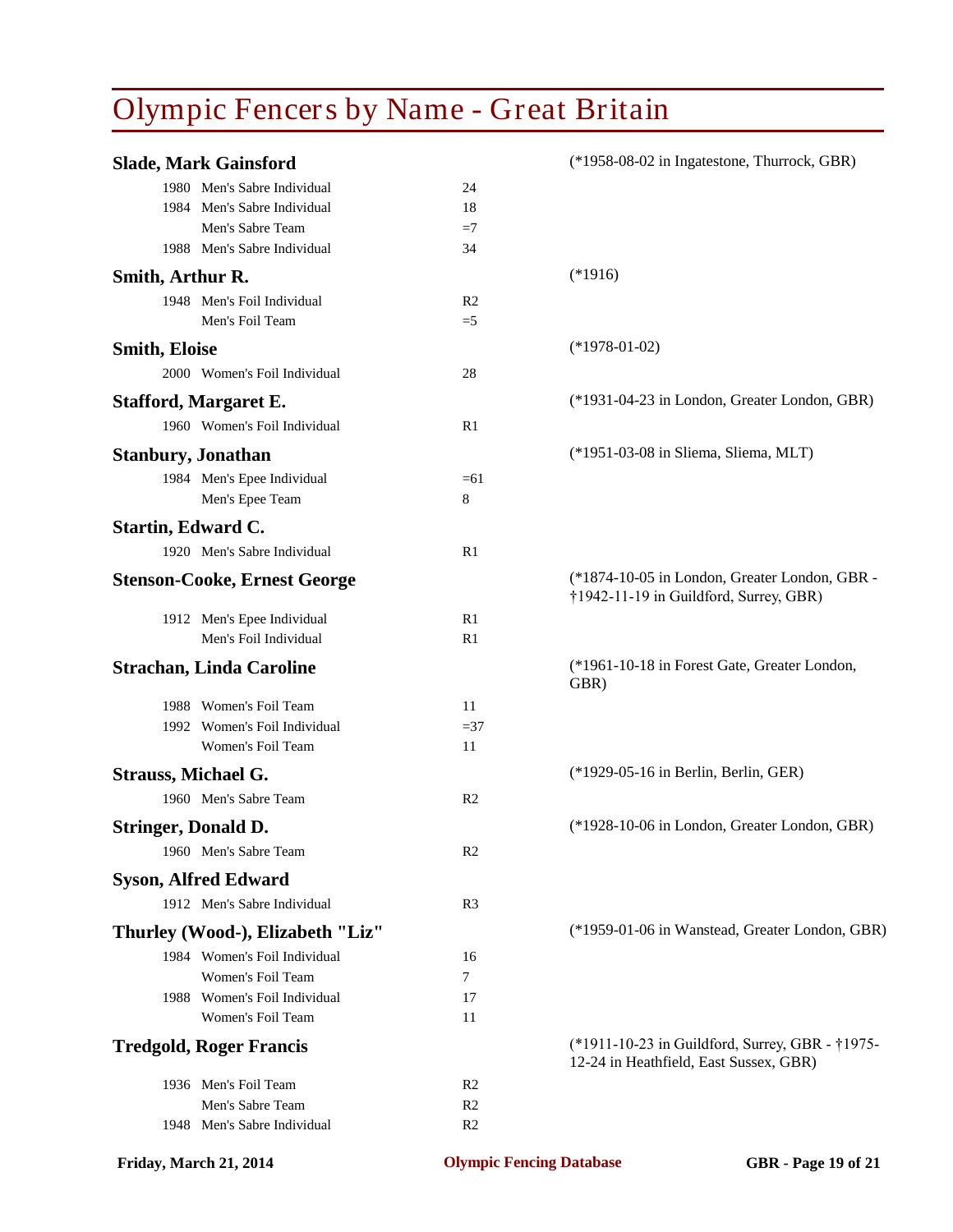|                         | 1948 Men's Sabre Team                           | R <sub>2</sub> |                                                                                                        |
|-------------------------|-------------------------------------------------|----------------|--------------------------------------------------------------------------------------------------------|
|                         | 1952 Men's Sabre Team                           | $=5$           |                                                                                                        |
|                         | <b>Trinder, Oliver Geoffrey</b>                 |                | (*1907-10-03 in Dartford, Kent, GBR - †1981-02-<br>12 in Sunninghill, Windsor and Maidenhead, GBR)     |
|                         | 1936 Men's Sabre Individual                     | R <sub>3</sub> |                                                                                                        |
|                         | Men's Sabre Team                                | R <sub>2</sub> |                                                                                                        |
|                         | Troiano, Sophie Emma                            |                | (*1987-03-18 in London, Greater London, GBR)                                                           |
|                         | 2012 Women's Foil Individual                    | 37             |                                                                                                        |
|                         | Women's Foil Team                               | 8              |                                                                                                        |
|                         | <b>Turquet, Pierre Maurice</b>                  |                | (*1913-12-13 in Wandsworth, Greater London,<br>GBR - †1975-12-27 in ?, FRA)                            |
|                         | 1948 Men's Foil Team                            | $=$ 5          |                                                                                                        |
|                         | <b>Vanderbyl, Charles Fennelly</b>              |                | (*1874-04-05 in Paddington, Greater London,<br>GBR - †1956-02-09 in Willesden, Greater<br>London, GBR) |
|                         | 1912 Men's Epee Individual                      | R <sub>2</sub> |                                                                                                        |
|                         | Men's Sabre Individual                          | R <sub>3</sub> |                                                                                                        |
| Walker, Alice B.        |                                                 |                |                                                                                                        |
|                         | 1924 Women's Foil Individual                    | R1             |                                                                                                        |
|                         | <b>Wand-Tetley, Thomas Harrison</b>             |                | (*1898-02-26 in Paignton, Torbay, GBR - †1956-<br>$02-04)$                                             |
|                         | 1920 Men's Foil Individual                      | R1             |                                                                                                        |
|                         | 1928 Men's Foil Individual                      | R1             |                                                                                                        |
|                         | Men's Foil Team                                 | R1             |                                                                                                        |
|                         | Watts-Tobin (Pritchard-), Mary Ann Elizabeth B. |                | (*1936-12-21 in London, Greater London, GBR)                                                           |
|                         | 1964 Women's Foil Individual                    | R <sub>3</sub> |                                                                                                        |
|                         | Women's Foil Team                               | R1             |                                                                                                        |
|                         | Wendon, (Ulrich) Luke                           |                | $(*1926-04-17)$                                                                                        |
|                         | 1948 Men's Foil Team                            | $=$ 5          |                                                                                                        |
|                         | 1952 Men's Foil Individual                      | R <sub>2</sub> |                                                                                                        |
|                         | Men's Foil Team                                 | R <sub>2</sub> |                                                                                                        |
|                         | Men's Sabre Team                                | $=$ 5          |                                                                                                        |
|                         | <b>Williams, Ian James</b>                      |                | (*1967-10-26 in Bexleyheath, Greater London,<br>GBR)                                                   |
|                         | 1992 Men's Sabre Individual                     | 32             |                                                                                                        |
|                         | Men's Sabre Team                                | 12             |                                                                                                        |
|                         | <b>Williams, James Lurane</b>                   |                | (*1966-10-16 in Huddersfield, West Yorkshire,<br>GBR)                                                  |
|                         | 1992 Men's Sabre Team                           | 12             |                                                                                                        |
|                         | 1996 Men's Sabre Individual                     | 27             |                                                                                                        |
|                         | 2000 Men's Sabre Individual                     | 16             |                                                                                                        |
| <b>Williams, Sophie</b> |                                                 |                | (*1991-03-21 in Rinteln, Niedersachsen, GER)                                                           |
|                         | 2012 Women's Sabre Individual                   | 27             |                                                                                                        |